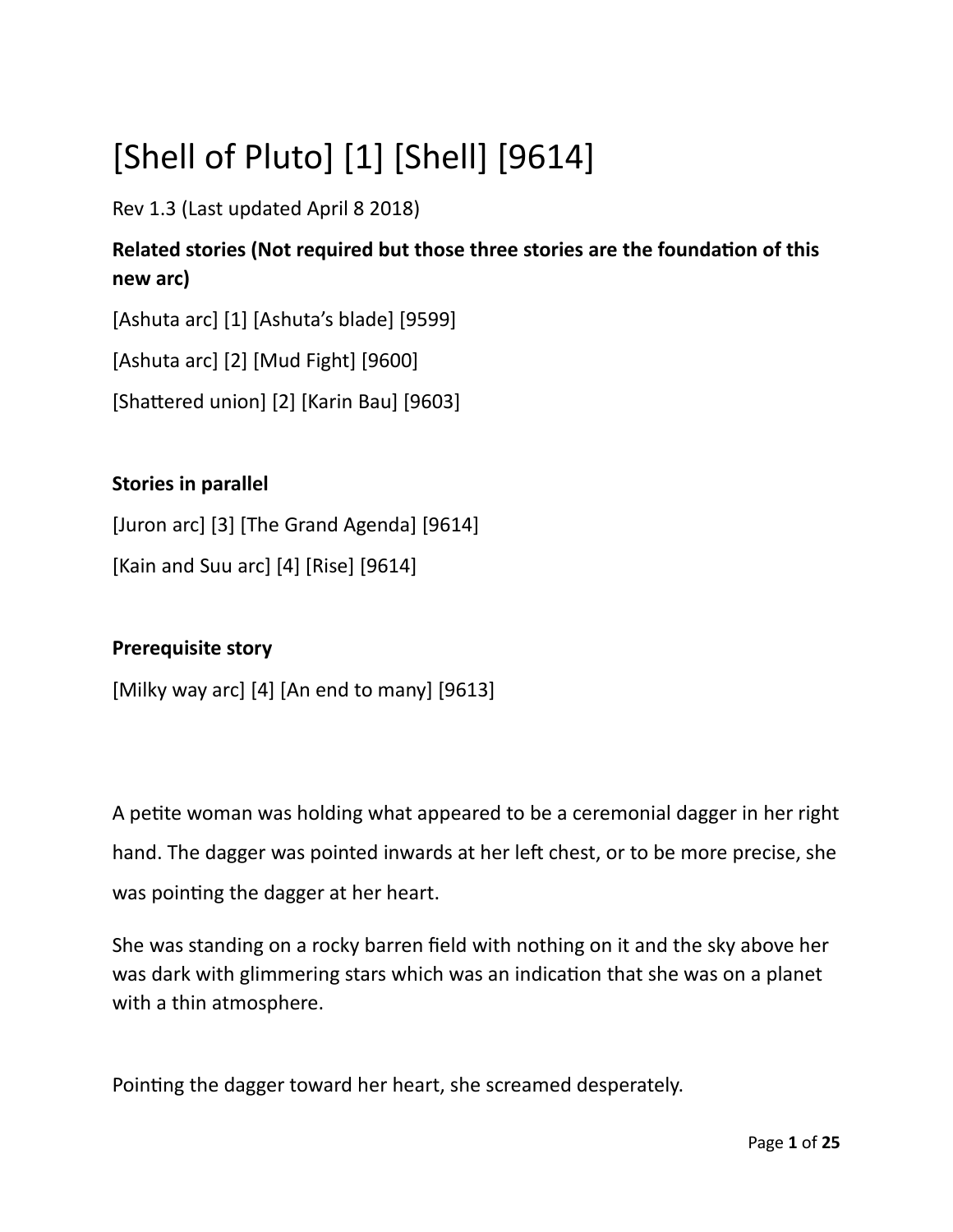"I am here!"

But there was no answer or anything. She took few deep breaths as if she was preparing for something.

"I, Shell of Pluto, am here and I demand a miracle!"

A moment after her declaration, she shoved the dagger into her left chest and immediately tumbled onto the ground. Even with her heart pierced, as an ESP, she was able to hang onto life although her vision was quickly going.

Her life was quickly withdrawing from her body and her vision was quickly hazed. Still, she was able to see a figure ahead.

She was unable to speak any words but was able to smile before her consciousness faded away.

*Shell …*

*Shell ….*

"Shell!"

"Bah?!" Shell startled by the voice and woke up from her nap. "Oh, geez, you ... scared the crap out of me!"

The man beamed a smile at her. "It's noon. Let's get ready. Customers should show up soon."

Wiping out her drool, she quickly stood up from a chair and checked up on her dagger sheath atached on back of her belt.

"Is something wrong?"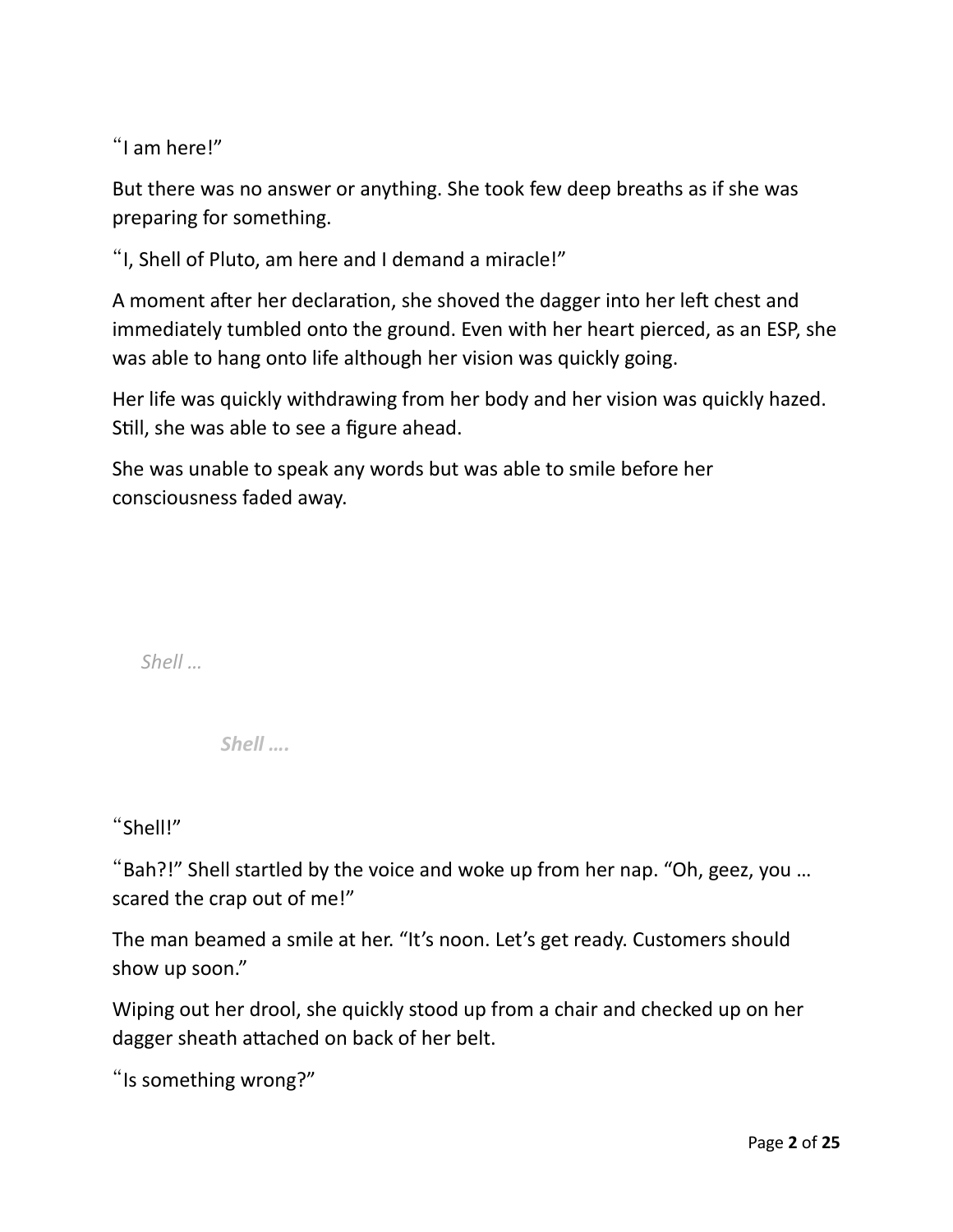"No, no, I … just had a strange dream. That's all."

Her name was Shell. It was a nickname rather than her real name. She was found unconscious on this planet, Pluto, by John, an owner of a small inn.

Pluto was more or less an abandoned planet. Legally, the planet was under protection of United Sol, but the planet remained pretty much lawless. The planet was essentially similar as the planet Dawn in Andromeda cluster. However, Pluto had slightly better security because there was Pluto police which was a local authority. The police was small in numbers and funding was almost non-existent but it was certainly better than nothing.

Pluto had a single city which had no official name to it. The local residents called the only city "Clyde". It was the name of the person who discovered the planet. On official documents, Clyde was referred as "Pluto colony Alpha".

The gravity on the planet was 0.3 which wasn't ideal but was better than zero gravity. The gravity deemed too low for pregnancy and childbirth, and therefore, procreation was strongly discouraged on the planet.

John's inn was located not far from Clyde and, while the inn wasn't exactly popular, there were a small number of regulars. Shell had been working at the inn as a waitress. The inn had a small restaurant and that was how John's inn was getting by. The inn business itself was pretty much dead, but restaurant part was semi-successful. The restaurant started to do better after Shell started to work there as well. She had plenty of experience as a waitress and had a cute and youthful appearance to go with it. She eventually became something of a mascot for the restaurant.

A group of three men entered the restaurant just as Shell was getting ready.

"Hey, Shell! Looking cute as usual!" One of them greeted her cheerfully.

"Hello, sirs, welcome."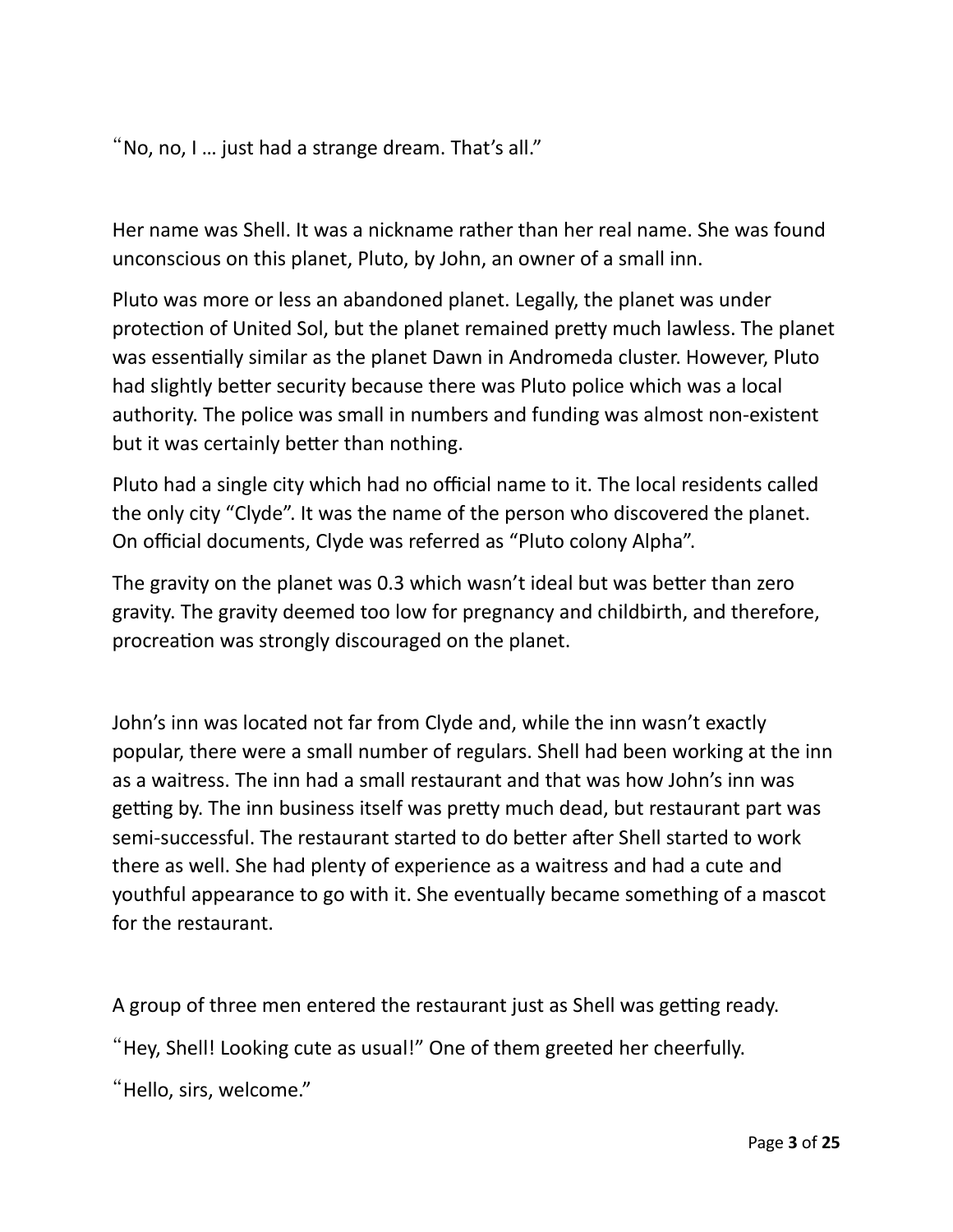0.3 gravity meant that walking had to be diferent. Pluto inhabitants adapted a new form of walking which was basically dash forward once and let the body slowly float above the ground for a moment until it landed. Such a style meant that running was completely unnecessary on Pluto. And with a litle creatvity and practice, surreal ninja-like movements would be possible.

And Shell did exactly that. As the restaurant became busier, she had to be faster to take orders and deliver them accordingly. She was the only waitress and she had to literally fly around to keep up which became an attraction by itself.

And that helped to boost customer base as well. Why? Because her outfit was a maid dress. Whenever she flew, male customers could see her undies.

Additionally, she was an ESP specialized in manipulation of ice and occasionally she used her powers to create ice cubes when ice ran out at the restaurant. She was also able to fne-tune her control and create ice sculptures as well. She quickly became a popular fgure in and out of Clyde.

#### "Phew, I am beat."

Afer sending away the last customer of the day, Shell sat down on one of the chairs and loosened her body.

"Good job as usual," John pated her head. "You really did live up this place. I can't thank you enough."

Shell giggled. "It's the least I can for you. I will help you out for a while."

She did not intend to stay on Pluto for too long. Ever since she left Moon, she had been drifing around Sol system to fnd something she wanted to do. She felt bad to leave someone she cared left behind on Moon however.

Shell was born and grew up on Moon. As an orphan, her childhood wasn't exactly sweet. She did have a good companion who grew up together. She and he got along very well and she considered him to be an important person in her life. At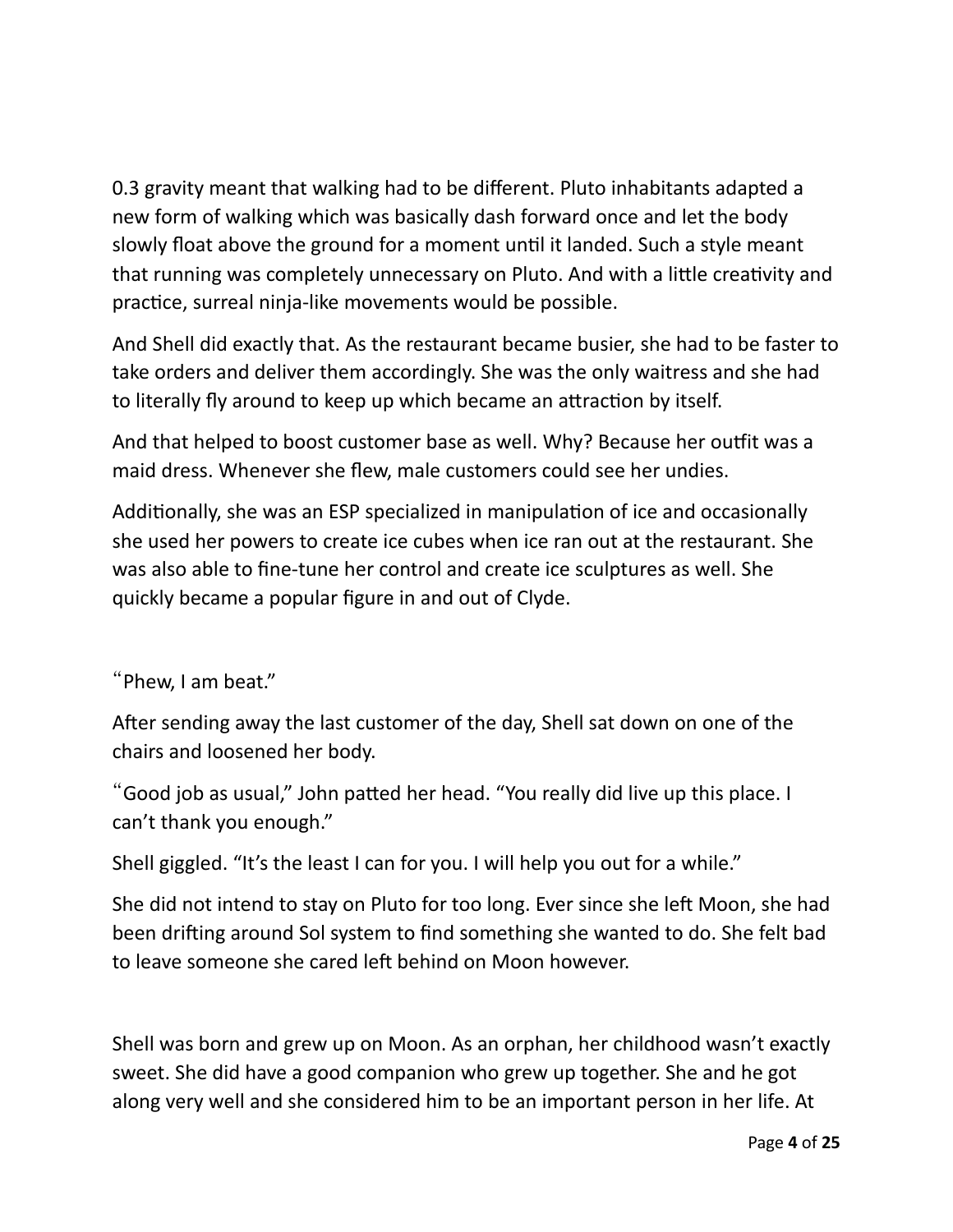one point of her life however, she realized that her childhood friend was starting to see her as a woman but she could never see him as a future husband or anything like so. To her, he was like a brother. Anything beyond that grossed her out.

Therefore, she left without even letting him know. She went to Saturn afterwards and did part-tme jobs to get by. She couldn't remember how it happened exactly but she lost consciousness when she picked up a strange dagger on Pluto. It was glowing mysteriously and she had to pick it up out of curiosity.

Being unconsciousness on Pluto was very dangerous. She could have been raped. But it was John who found her and brought her to his inn.

She decided to repay the favor by working as a waitress and that was how she ended up until this point.

"I am going to take a walk, do you mind?"

John was cleaning up tables and he gave her nod, adding, "Just be careful out there."

"Yeah, be back soon."

Outside of the only city, Clyde, it was wasteland. The reason it was called wasteland was because garbage, including toxic waste, were dumped illegally from orbit sometimes. With introduction of ACM reactor, garbage and human waste disposal cost went down dramatically. However, ships, especially freighters, still had to pay to depose excess garbage. Therefore, sometimes passing ships dumped their garbage onto the planet.

The residents did atempt to fle complaints which went ignored. It was all that bad however. It was possible to scavenge useful items from the garbage, and Shell was a scavenger when she found the dagger.

In fact, pretty much every resident on Pluto was a scavenger. It was a way of life on this planet. They had to make do with what they had and scavenging was a part of it.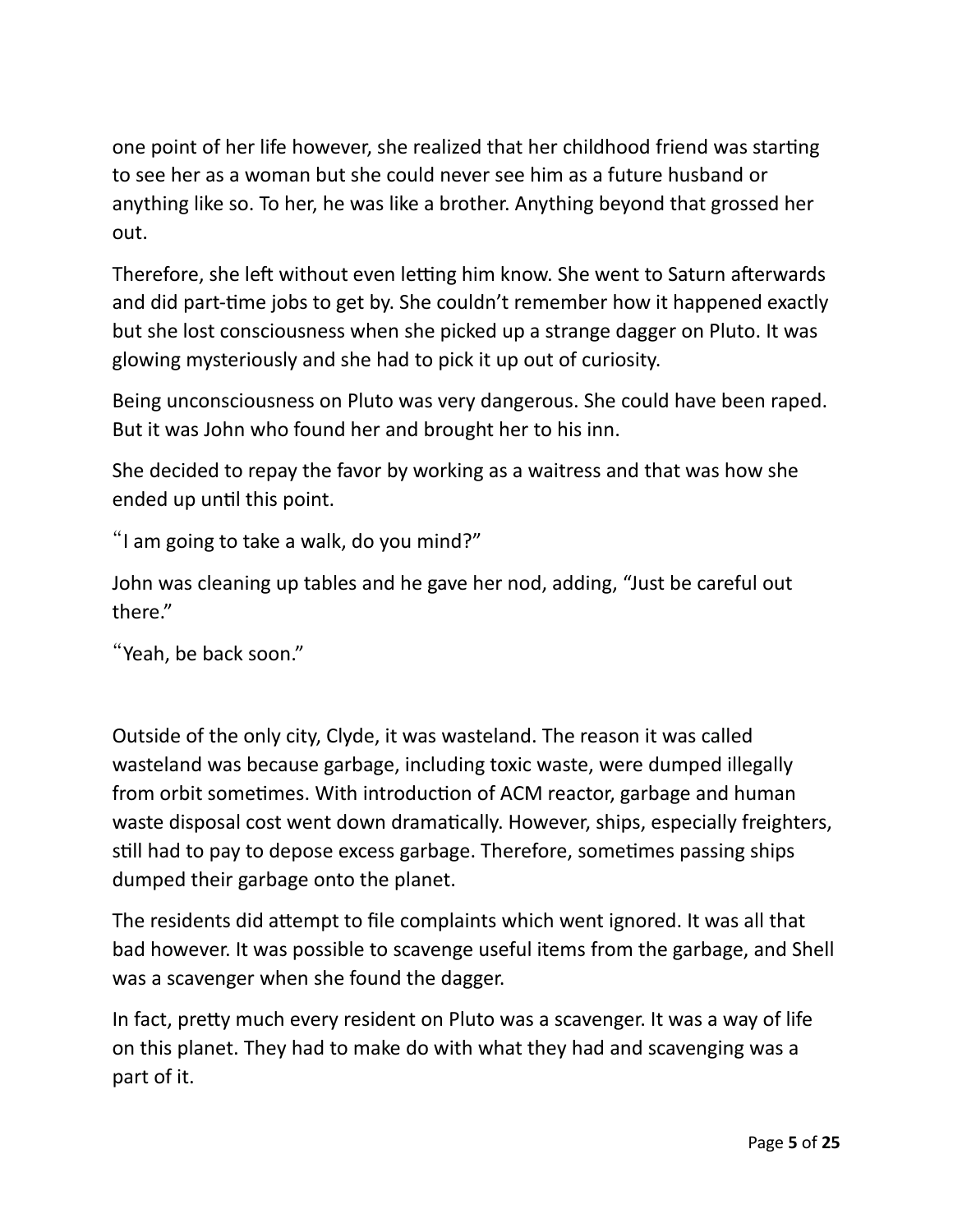Shell was casually walking around in the wasteland. It was full of garbage dumps, and its content ranged from simple paper garbage to metal scraps. She explored her immediate area and made sure that no one was present. She climbed onto one of taller dumps and sat on top, slowing taking out her dagger.

The dagger had a gray matte surface and its edge wasn't sharp at all which was the reason that she believed it was a ceremonial dagger. When she picked it up for the frst tme, it was glowing in unpleasant dark red color. Since then it never glowed again.

"I wonder if this is worth anything?" She wondered. She needed money to get of Pluto. Planetary travels required a permit that they weren't cheap. She's been working for John for a while now and had enough credits to afford a trip off the planet but she would be fat-broke.

She rose the dagger, pointing at the dark sky.

"What good are ya?" She said to the dagger. Of course, she wasn't expecting a response.

One day, a woman entered the restaurant. She was dressed very neatly and it seemed clear that she wasn't from Pluto.

"I am sorry, we are not open yet," Shell told her who looked as if looking for someone.

"Is John here?" She asked rather desperately.

"I am sorry. We are not open. Please come back in two hours."

"I am looking for John. Is he here?"

It wasn't the first time that a woman was looking for him like this. Shell was usually able to send them back, but this woman was determined to see John.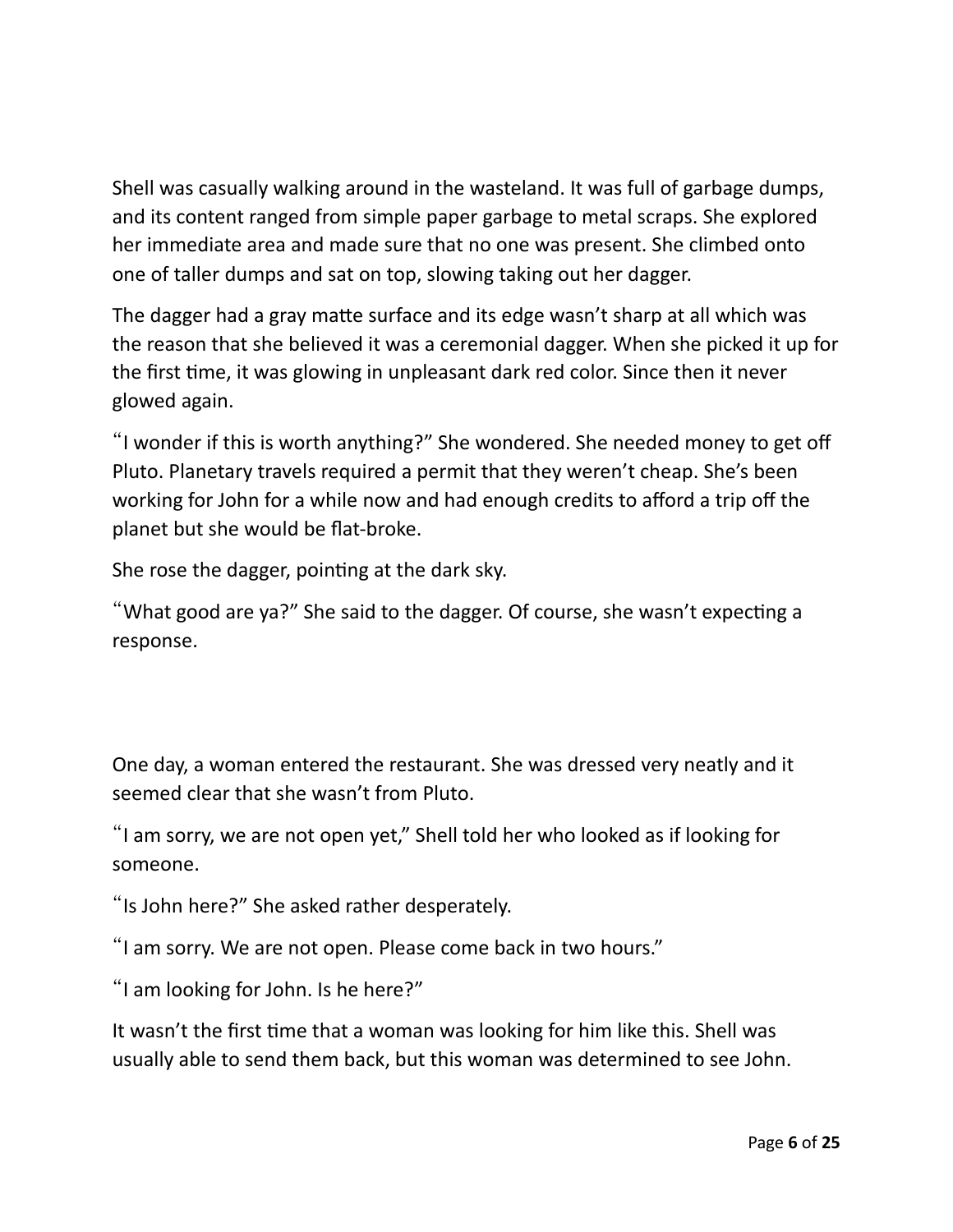"I am sorry. I don't know where he is. But, if you come after when we are open, maybe…"

"I know he is here!" She exclaimed and proceeded deeper into the restaurant at which point Shell dashed in front of her to block her.

"Ma'am, please come back later," Shell told her calmly.

The woman glared at her for a moment and then told her, "My name is Eder. Tell him that Eder is here. Tell him that this is urgent. I know he is here."

Seeing no other way, Shell went inside and woke John up. When she told him that Eder was downstairs, he immediately got up and rushed downstairs. Shell followed him.

"Eder!" He dashed toward her and they exchanged a warm hug. "Long tme no see! Have you come back just now?"

John was obviously glad to see her and so seemed Eder but her face was dark.

"John, I missed you, but this is no time for this."

He noticed the mood as well. "What's going on?" He demanded.

It turned out that John and Eder were married. And Eder had indeed brought damning news.

"War?! What do you mean war?!" John utered.

Apparently, Andromeda union had declared war, and their fleet of over 10,000 cruisers was approaching Pluto in just few days.

"Clyde is in total panic and chaos," Eder explained. "It is believed that the feet is going to bombard the city."

John wasn't sure which was more shocking, that they had only few days of notice or that Pluto was going to be bombarded.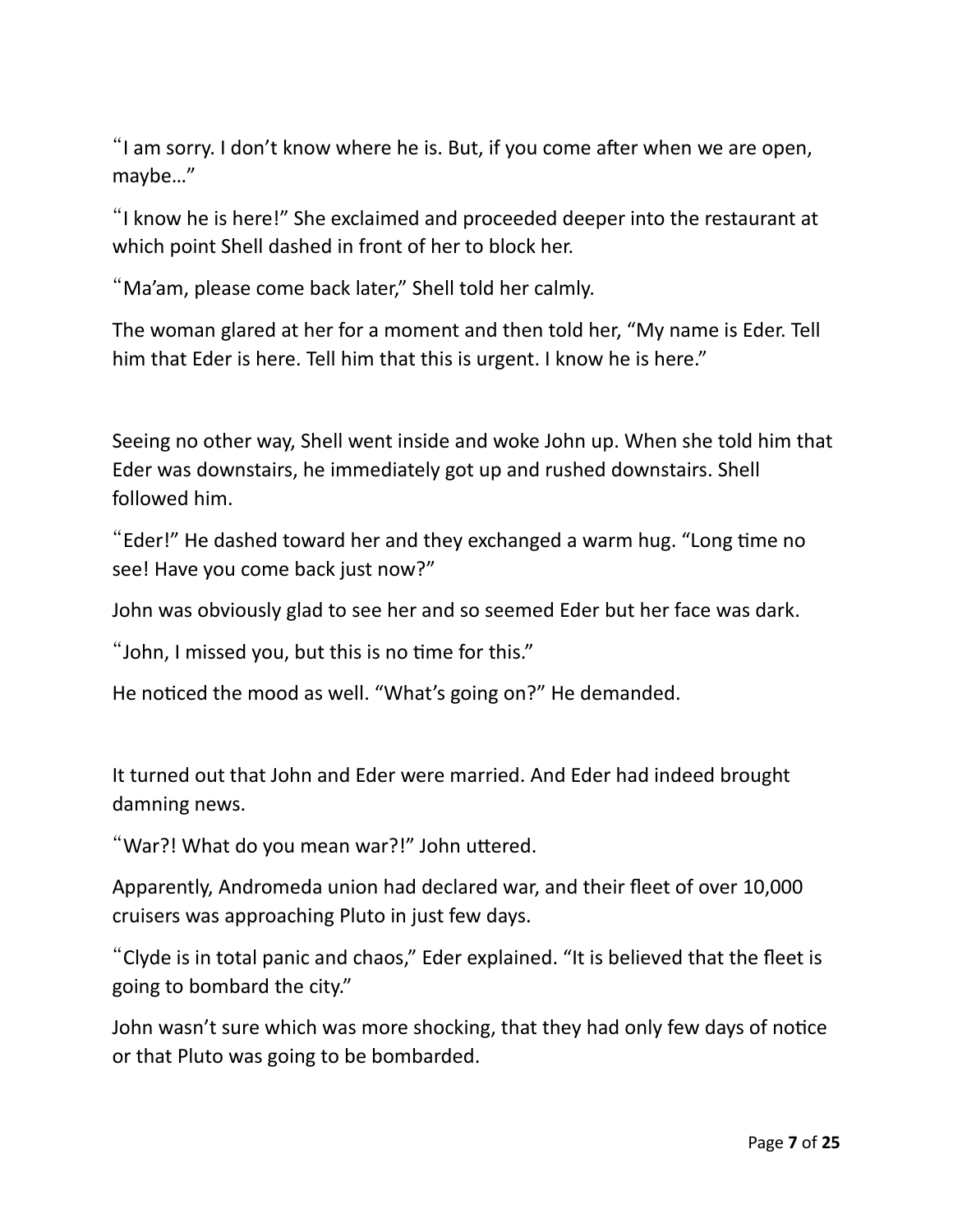Andromeda union had apparently declared war on United Sol only when they were approaching Sol system when they should have declared a war when they were crossing their national border. Still, it was inexcusable that United Sol did not see such a big fleet coming until it was only few days away from Pluto.

"I know what you are thinking, how right?" Eder read John's mind and spoke even before he'd ask.

She explained that the fleet commander was someone named Juron, a class S ESP, who climbed fast in the ranks. Juron was said to be cunning and brutal and it was his idea not to declare war on United Sol formally until they were close enough to Sol system.

As for United Sol's lack of response, it was due to various factors. First of all, United Sol command structure was chaotic due to Milky way incident and the appointment of their new president Fraser caused all patrol fleets to withdraw momentarily in order to reform their ranks.

However, the truth was that United Sol never expected a war and they simply did not have any form of advanced alert system in place. Even so, informants from Freedom colony should have sent alerts, but Juron threatened Freedom colony and the colony blocked off all transmissions as a result.

"What now then?" John asked. "Evac?"

Eder's silence meant that wasn't an option.

"It's Pluto." It was Shell who broke the short silence. "United Sol doesn't care."

John grited his teeth but agreed with Shell. "Let's hope that only Clyde is bombarded," He said. "Eder, we need to evacuate the city."

"The police is on it. I actually came here because they asked me to. They'd like to use your inn as a temporary headquarter."

"That's fne. It's not like I have a choice and anything to help out Plutonians."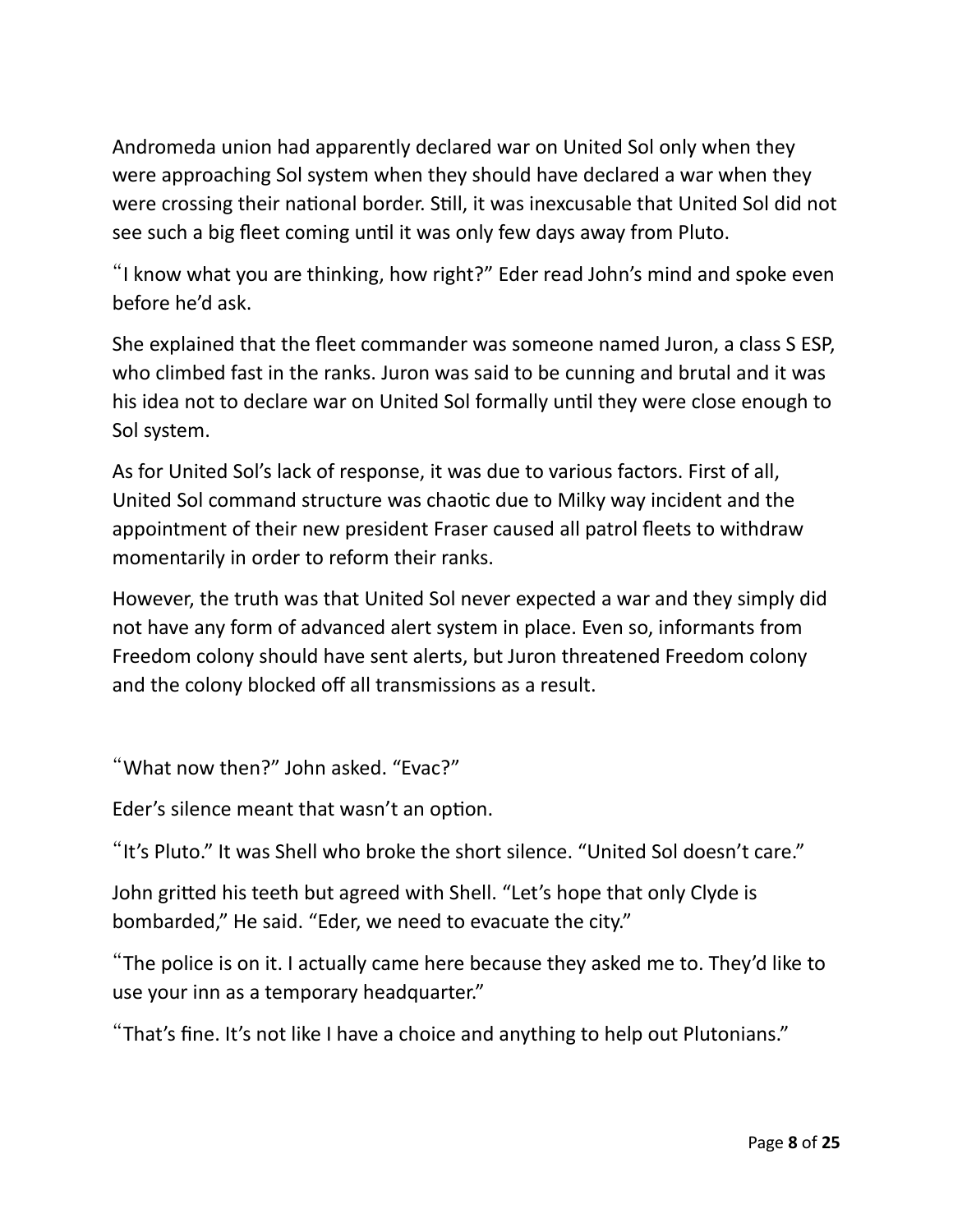However, it turned out that evacuating the city was easier to be said than done. The city fell into total chaos and lack of respect for Pluto police meant that not many were willing to follow their orders to evacuate the city the way they wanted to.

In other words, inhabitants of Clyde fled in every direction to find shelters and the police had litle control over who went where.

John's inn received only a litle over ten evacuees and the police never made his inn their temporary HQ.

"Holy crap…," John utered.

John, Eder and Shell were looking up on the dark sky where they could see a swarm of cruisers.

Eder added, "So, they are really here…"

It was hard to really feel that they were at a war with Andromeda union. United Sol had plenty of internal conficts but they never really had a full scale war in Sol system. They never had to worry about war ridden tmes and it came as a shock to many and many simply did not know how to react. Having no authority to guide them in such a difficult time didn't help the matter, either.

Rumors said the planet was going to be bombarded. However, instead of bombardment, the feet sent out thousands of shutles and released marines to occupy Clyde. And when they realized the city was virtually empty, the marines spread out and started to search the wasteland.

Since John's inn wasn't far from the city, soon enough tens of marines arrived at the inn and demanded everyone to come out with their hands in air and everyone did exactly so.

John, Eder, Shell, and others lined up with hands in air and one of the marines was carefully inspecting each of them with a plasma rifle pointed at them.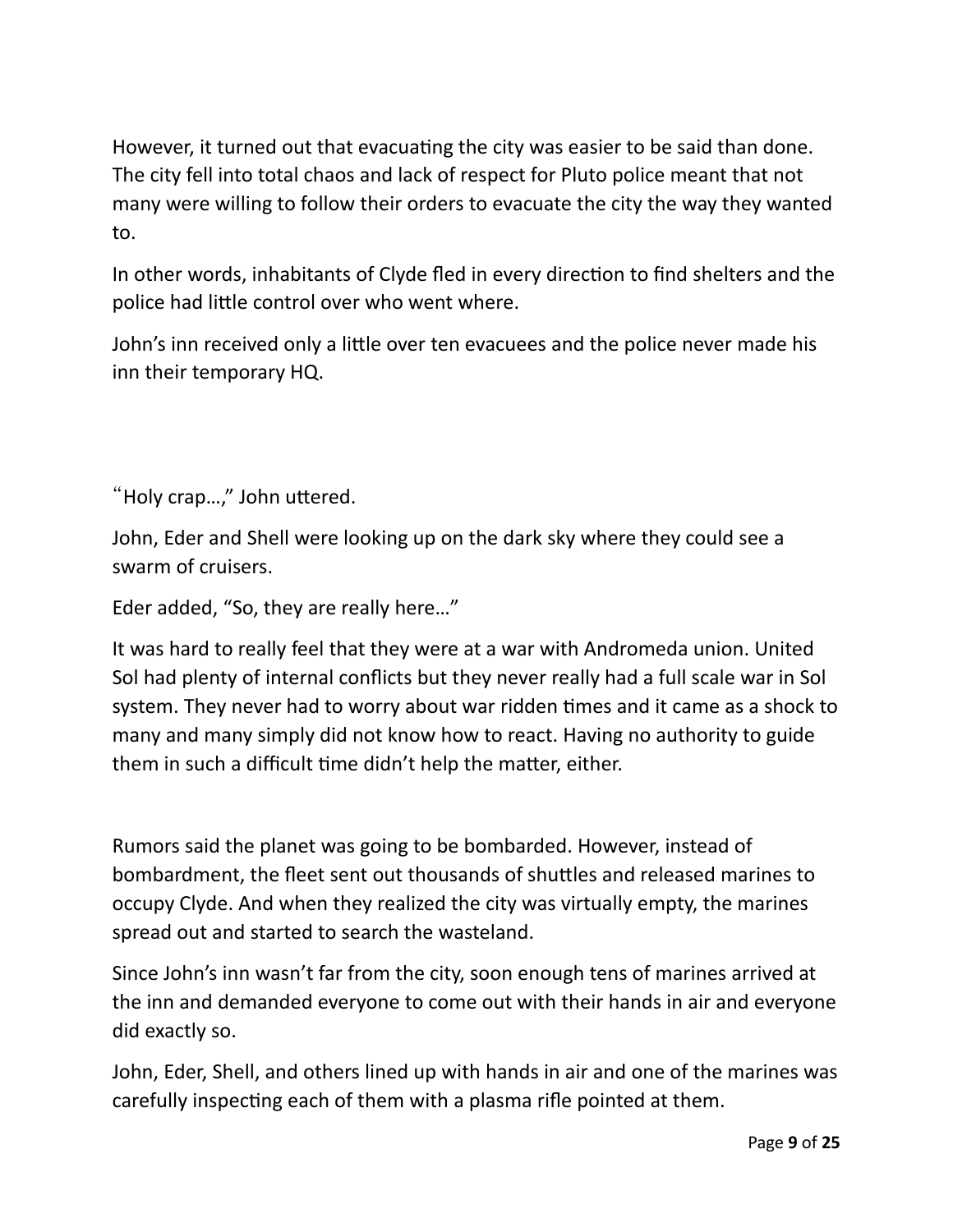The marine eventually stopped at Shell and he beamed a smirk at her. She sensed his dirty intention. His rifle hovered around her waist and it eventually ended up chest at which point he poked her breasts with it few tmes. Shell frowned but there wasn't much she could do.

"You girl, come with me. Keep your hands up."

Everyone knew what was going on and Shell was clearly reluctant to follow his order.

"Are you fucking mute or what?!"

He violently grabbed her arm and atempted to drag her to come with him but she resisted. Some of other marines laughed at him which embarrassed him greatly. His face turned red due to anger and he shouted, "Come with me, bitch!"

The tension was quickly raising and Shell wasn't cooperating. Out of anger and perhaps heat of the moment, the marine accidentally discharged his rife and a shot went right through her left shoulder. She screamed briefly before falling to the ground, and blood was pouring out of her shoulder. Seeing the ground drench with blood, the marine took few steps back and looked around.

"I…," He stammered badly as he tried to excuse his actons. "I …, it, it wasn't my fault! She wouldn't, wouldn't, move!"

Meanwhile, Shell didn't move at all and blood was still pouring out of her left shoulder. Pain was already gone since she used her ESP to stop the nerve signals. Regardless, she stayed down and acted.

"Quit your yabbing, motherfucker! Treat her!" John shouted.

"Shut your mouth," Other marine was about to knock John out but he was blasted away by a strong wind. It was Eder who used her ESP and a fight broke out. John swifly made a kick to a nearby marine and Eder moved in to cover him. Others started to run around.

"Kaill them!" One of the marines shouted as they quickly positoned themselves to fre but John and Eder dashed into the inn.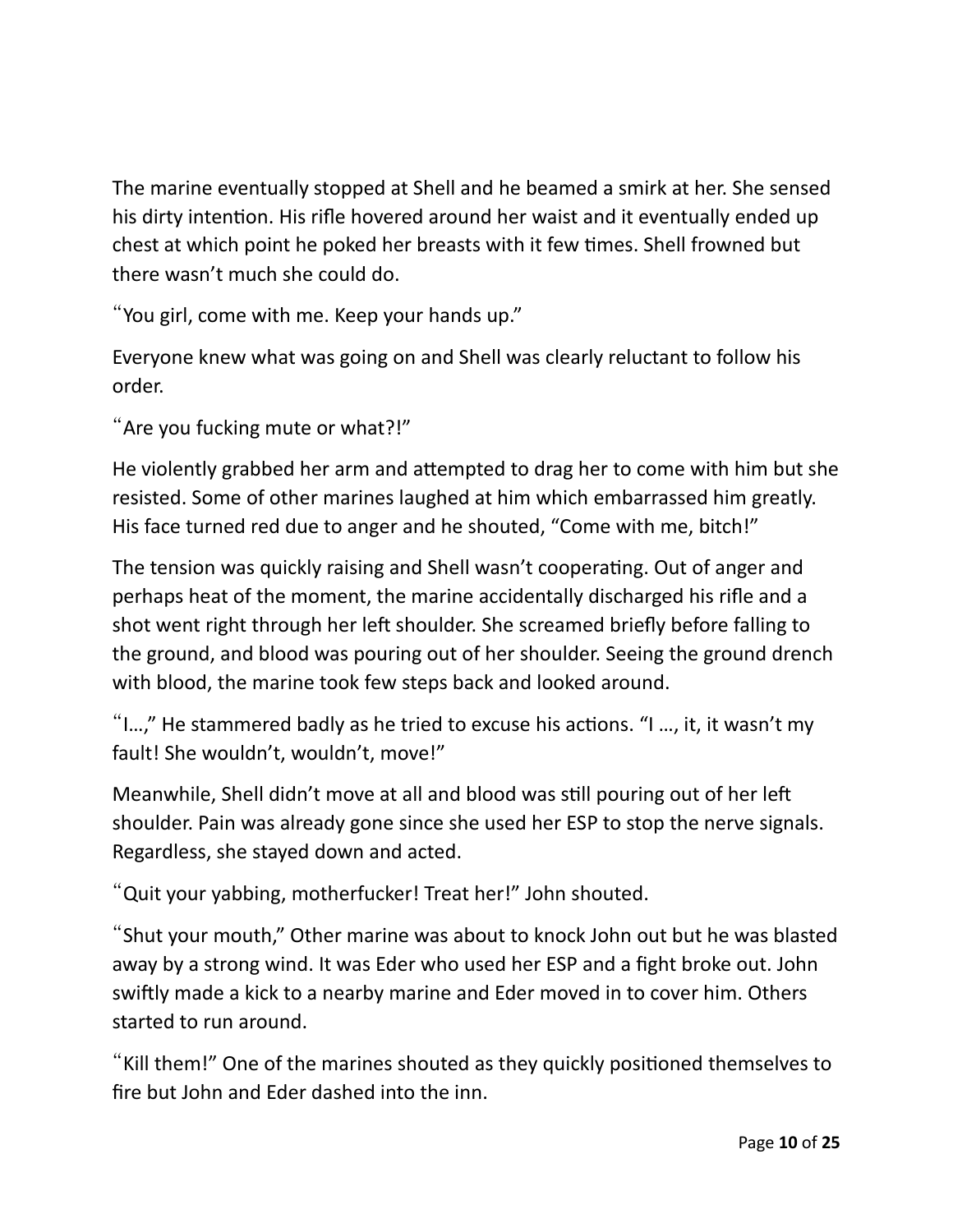"Call for backup! We will get them!"

There were around fifteen marines and none of them paid any attention to Shell who was bleeding badly but wasn't unconscious. As an ESP, she was capable of handing the wound on her own, but she stayed down to see how the situation would unfold.

The marines were calling for backup and started to barricade a positon they picked. Shell's location was over ten feet away from them. Opening one of her eyes slightly as well as by scanning the area with her ESP, she assessed the overall situation. As far as she could tell, John and Eder were safe inside the building and the marines were calling for a reinforcement.

"This is unit #332. We need an immediate backup at our location. The beacon is on and you can find us here."

The marine nodded few times and responded, "Yes, that's right. I see. We will be waiting." He then turned around to communicate with other marines at which point he spotted ice forming around Shell's body.

"What the?!" He utered. "Alert! The woman is an ESP!"

"What woman?"

"The one we shot!"

By time the marines realized Shell was very much alive and kicking, she had already formed thick ice barrier around her body. They subsequently fired at the ice barrier but their weapons weren't very effective and Shell soon attacked back with sharp ice fragments.

The sharp ice fragments pierced their body armors as if they were nothing and several marines went down with ice fragments stuck on their chests. The bodies soon became frozen solid.

"Keep firin-" The shout ended absurdly as John started to fire at them from second floor of the inn.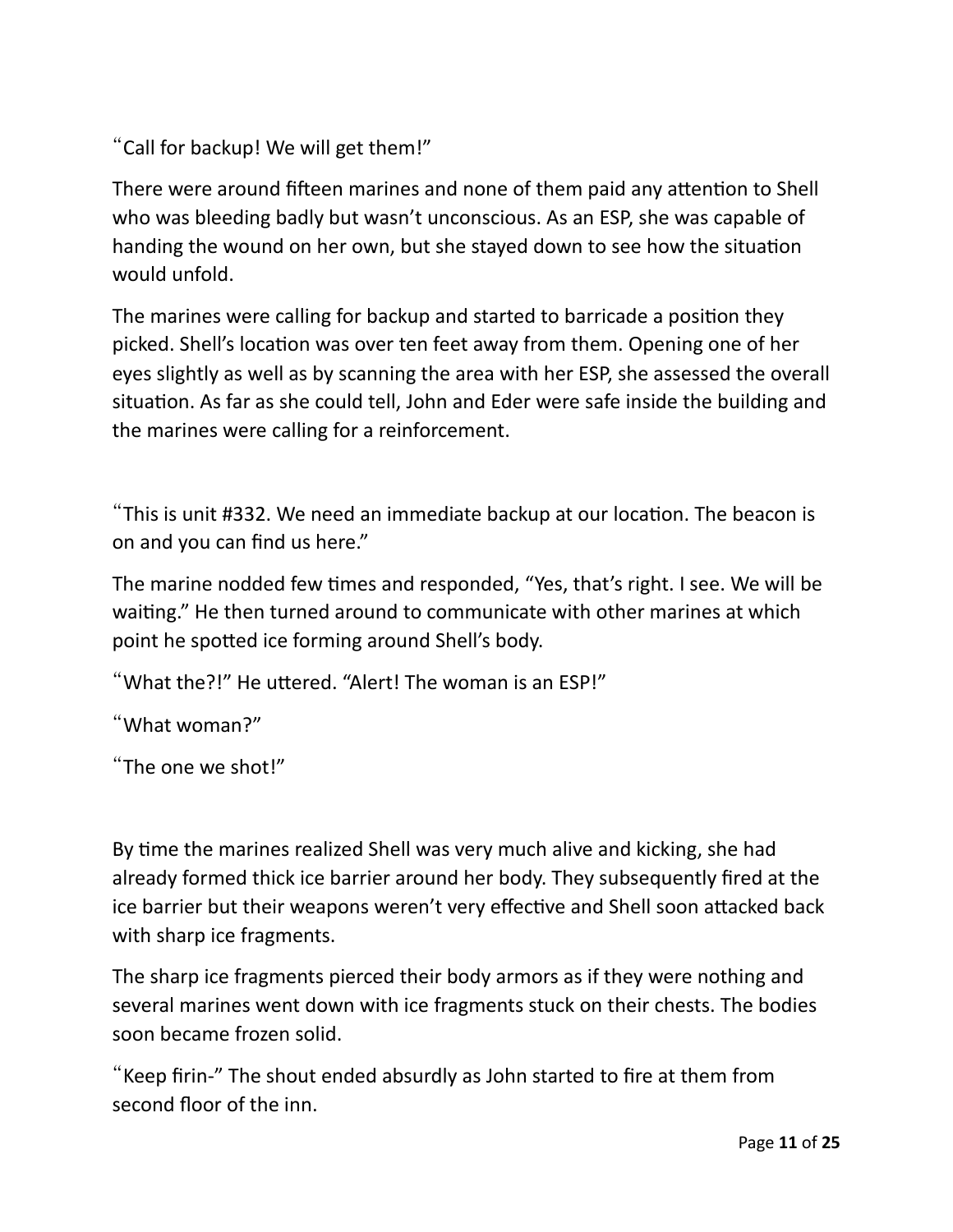"We are pinned!" A marine shouted desperately and John had a good laugh at them.

"Did you hear that, Eder? They are panicking and claiming that they are pinned! Pinned by just three people!"

Eder was making sure John was protected with a barrier. She responded with a grin meanwhile.

The marine group was eventually killed, either by Shell's ice or by John's shots. Once the scene became quieted down, John and Eder rushed out to see Shell who was coming out of her icy barrier.

"Are you okay?!" John asked loudly as he approached her.

"Yeah, it's nothing serious. I stopped the bleeding. I did lose quite a bit of blood though…"

"We need to get away from here ASAP," Eder stated. "They called for a reinforcement, so another group of them will reach here soon."

"Yeah," John agreed with a nod. "Shell, do you think you can hang on?"

Shell responded with a firm nod but did frown as she tried to move her left arm. "I can hang on."

"Alright, let's get a move on," John said.

"John," Shell called him out while they were walking across a vast wasteland. They currently had no destination and was just walking in a random direction away from the inn.

"Yeah?"

"Do you mind telling me who you and Eder really are?"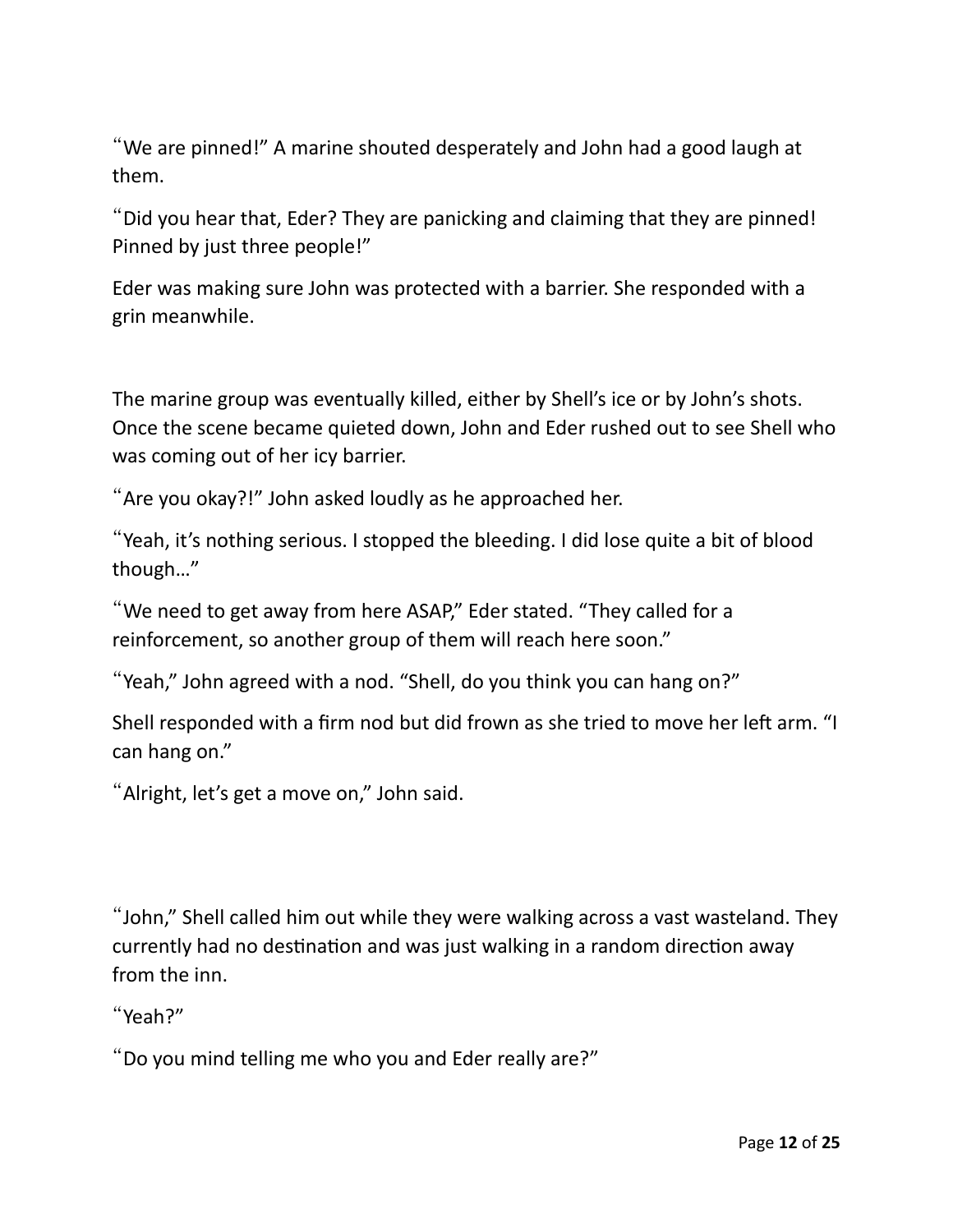John made a pause but, within a seconds, he resumed walking. He wouldn't speak for a moment before he let out a laugh.

"It's a long story," He said with a remorseful smile. "But I guess we have some time to kill."

John explained that he and Eder were Ark politicians. They had to flee when the former president Gvew took over by force. He explained that they ended up on this planet intentonally.

```
"Let's see… That was about…"
```
Eder answered for him. "14 years ago, give or take a season."

"It's been that long? Time flies, doesn't it."

Their original plan was plot a plan to take the government away from Gvew, but not long after they settled down on Pluto, they realized their plan wouldn't be possible.

"We were just too angry to think clearly at that tme," John added. "A sad excuse, I know."

Shell knew little about Gvew's takeover. She simply couldn't care less about political cat battles at that time and even now.

"So long story short, that's how we've been living here. Eder occasionally visited Uranus outpost to gather fresh info."

Eder glared at John and told him, "Yes, I've been working my ass off but it seems you've been fooling around." She recalled how Shell became very protective of him when she wanted to meet John as if random women visiting him was a common occurrence.

"What?" John shrugged. "I am an innocent man, lady."

"Fine, let's say you are innocent. Are you faithful to me?"

John dodged eye contacts and that was an answer enough for Eder. Instead of getting angry, she sighed deeply and told him sorrowfully.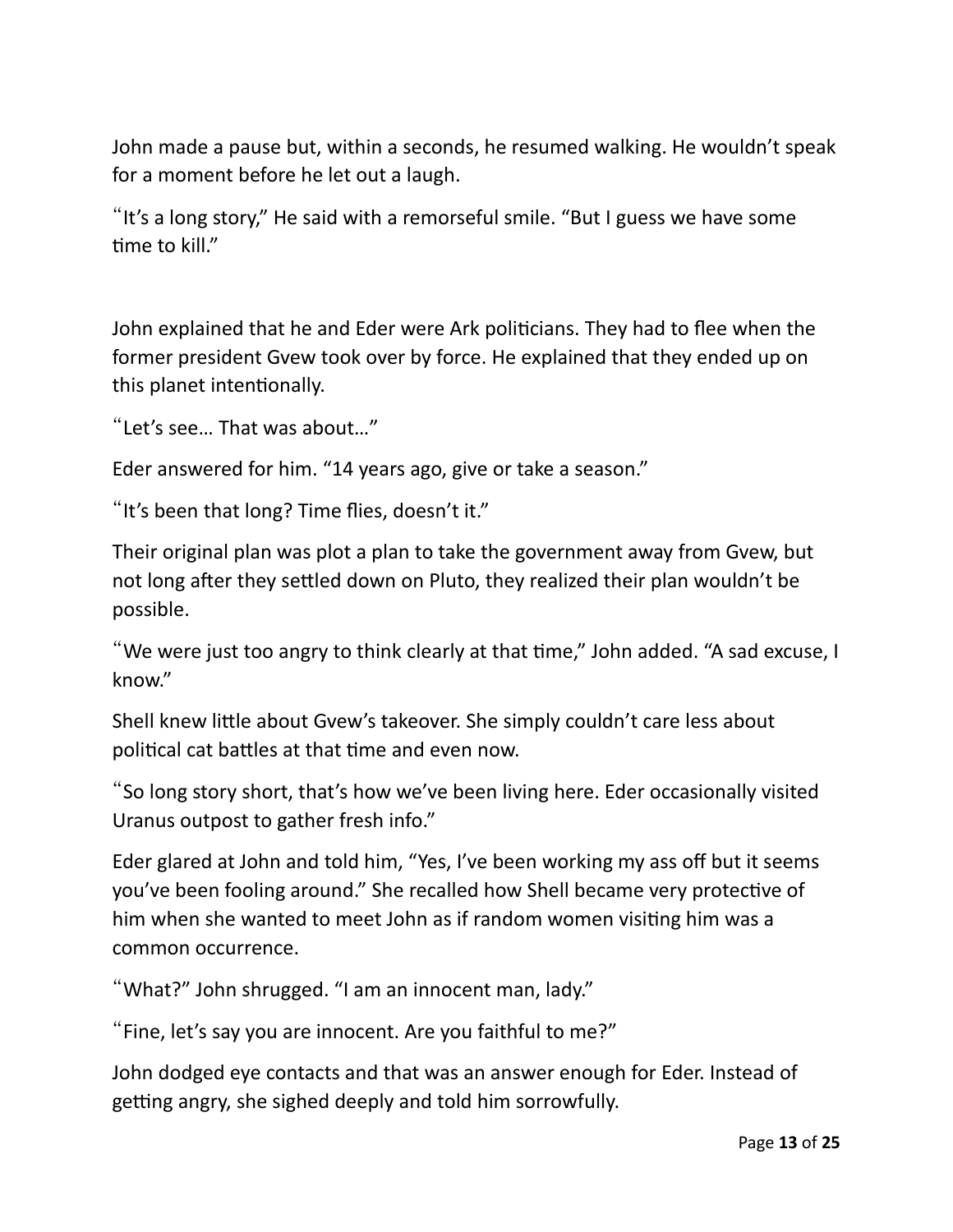"I guess it couldn't have been helped. I've been away for too often and too long."

John shrugged again and apologized to her. "I am sorry. But yeah I have my needs and …, yeah, I could hardly catch you."

Shell was actually embarrassed by how the subject of the conversation changed. They were talking about their love life while they were feeing from the inn. Lack of urgency from them amused her as if they went through far worse.

"I heard the President was assassinated," Shell said as she atempted to bring the conversation back on track.

John and Eder, both of their faces darkened quickly.

"I can't say I liked him. I mean how he overtook the Ark was inexcusable." Sighing, John shook his head right after. "But the way he went down, I must say he did go down like a man."

"I assume he knew he was going to be assassinated," Eder added. "I'd be very surprised if he didn't see that coming."

Shell didn't know much about Gvew's regime or even how he "overtook the Ark". Thus, she made no further comments.

They ventured further into the wasteland, and at one point, they spoted few shutles hovering over them.

"Damn, we are caught," John mutered. "Which isn't too surprising since they can scan the surface for creatures."

"What do we do now?" Shell exclaimed.

The shuttles descended quickly and landed.

John answered, "I don't know. We will see how this goes and act accordingly, Eder?"

Eder gave him a nod.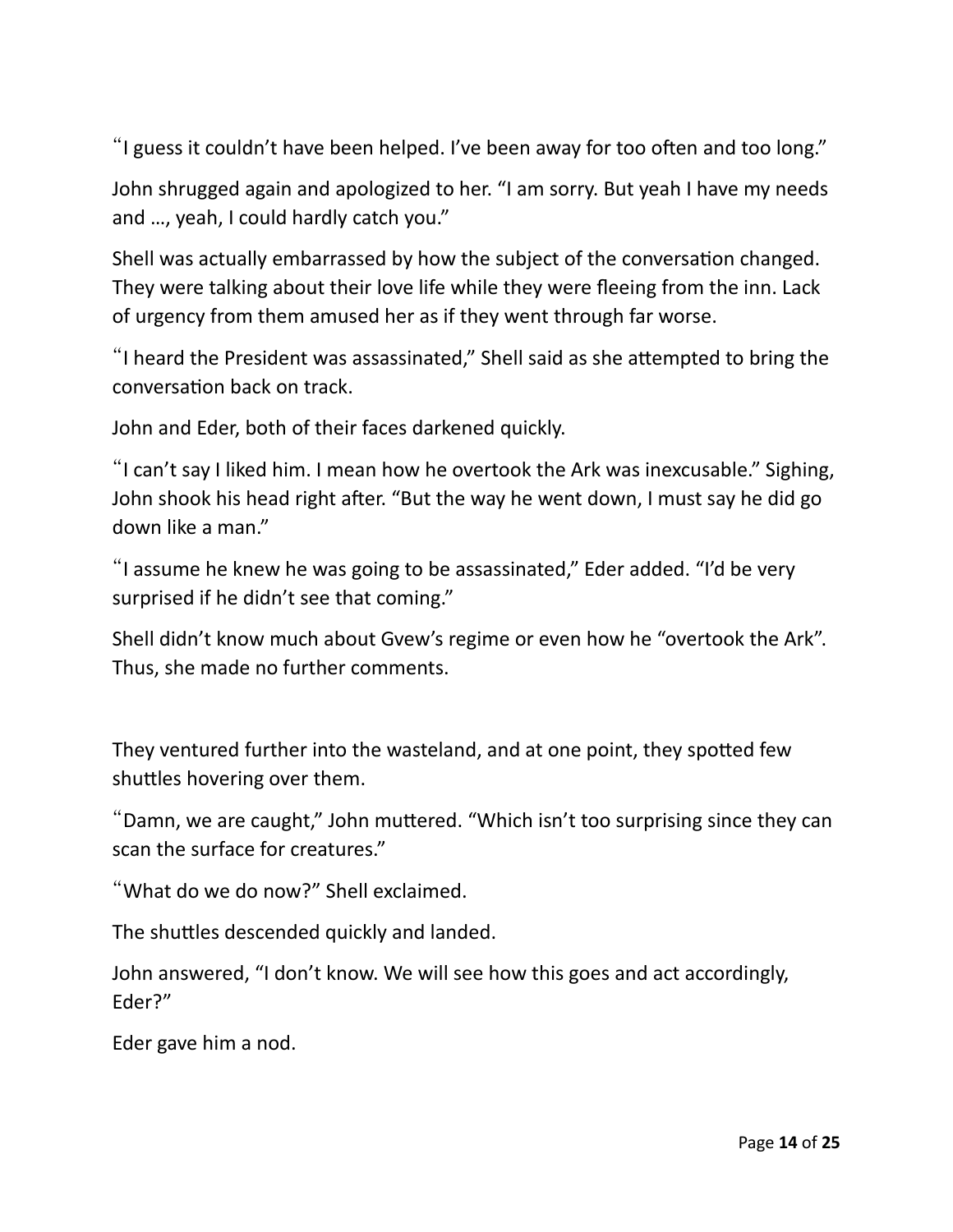To their surprise, it wasn't additonal marines. Five people existed from two shutles, and they could recognize none of them.

The group casually walked toward highly alerted John, Eder, and Shell.

"I assume you were the ones responsible for the litle accident from a small establishment not far from here." One of them who seemed to be leading the group told them. He was a man with an average physique. He seemed prety much ordinary in all aspects.

"And just who might you be?" John demanded.

"My name is Juron. You may have heard of me, John and I suppose one of the women is Eder."

Eder uttered in silence, "Juron?!"

Shell recalled Juron was the fleet commander.

"Is the pette one your daughter?" Juron inquired casually.

"It is none of your business, Mister," Eder talked back fercely.

"So, you know who we are. What do you want from us? You must want something from us. Otherwise, you wouldn't have come down here," John stated.

Juron beamed a vague smile. "Indeed, I came here to recruit you."

It was an offer they expected. "Recruit us? What for?" John demanded.

"I want what you know about the Ark and United Sol. We've had spies but I want some frst-hand experience in the mater," Juron explained. He lazily looked at each of them and added, "And I must tell you this. You have two choices. You can come with me or die here."

"Not in a million years!" John exclaimed. "I may have not seen eye to eye with the Ark but I am never going to expose vital info!"

"I see." Juron was surprisingly quick to reach a conclusion. "Then tme to die." He turned back and told the four gentlemen, "Do it."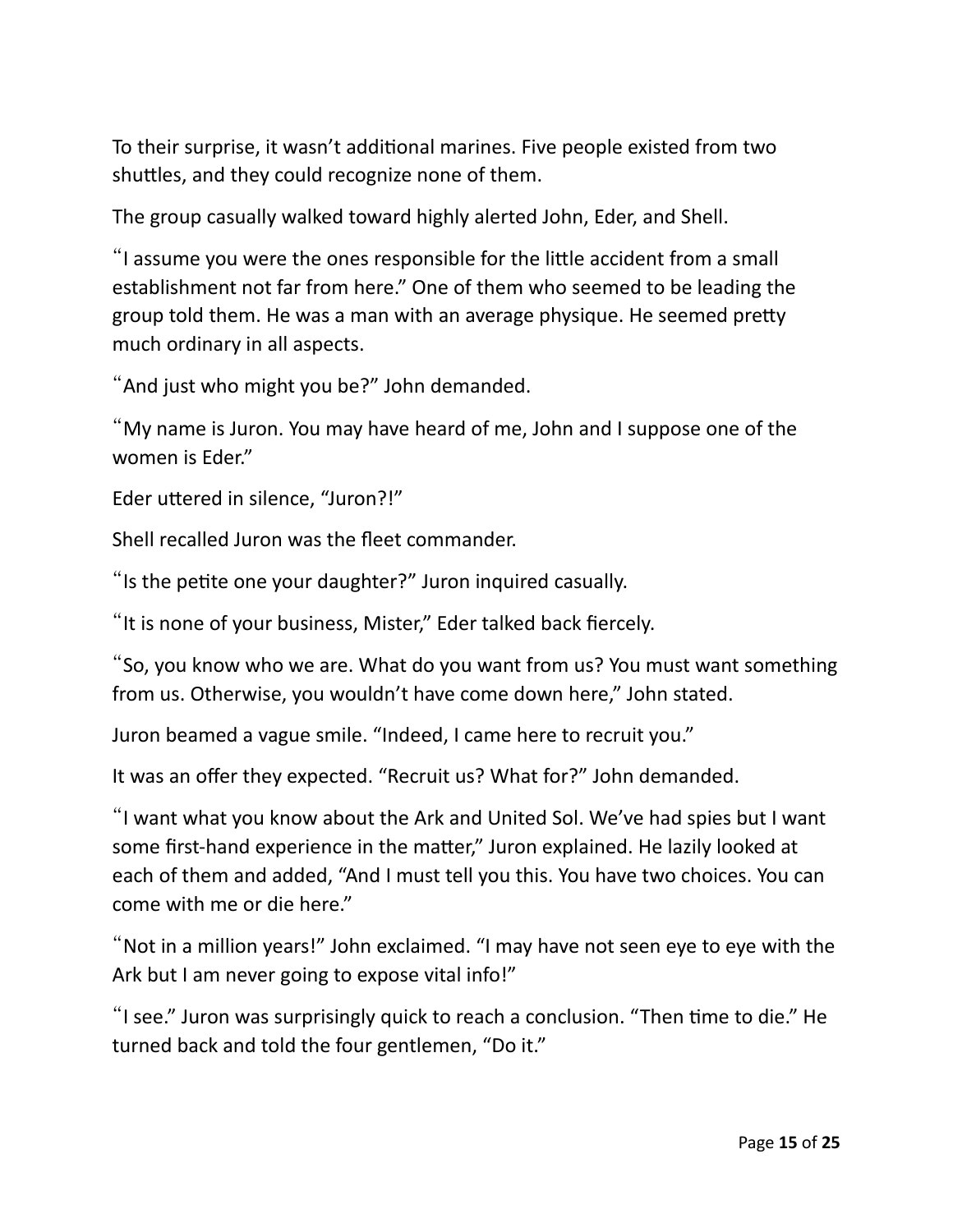"You do know we are here to keep eyes on you, don't you? We are not your dogs!" One of them told him aggressively.

They started to argue a litle although it soon seemed to have setled. A man in a fne white suit stepped forward. He was breathtakingly handsome to Shell's eyes and his manner of dressing literally made her think that he was a prince in a shining white armor except the reality wasn't quite so.

"My name is Juun," He declared calmly. "And I am afraid I have to kill all of you here."

"Confident, are you? We are three," John responded while preparing to attack with his rife.

Juun said no more and readied his blade calmly. At this moment, Shell felt an overwhelming aura from him.

"We… can't defeat him," She whispered to Eder who was right next to her.

Eder grited as she responded. "Even I can tell he is out of our league…"

Regardless, as soon as John fred his rife, Juun vanished on spot and next thing John saw was his arms below elbows being sliced clean. He screamed in excruciating pain and surreal turn of event.

Neither Eder nor Shell could see Juun's movements at all.

"Class S hyper human…," Eder utered. "So, Andromeda union has a class S in both ESP and hyper human…"

And United Sol had none.

Panting hard, John took some steps back. Realizing what had just happened, he laughed hopelessly. Eder and Shell rushed to him and tried to stop bleeding.

"Don't bother. We are not getting out of here alive," John told them.

Meanwhile, Juun was progressively posing again to strike and he vanished on spot. At the same time, knowing what was going to happen to John, Eder dashed in front of him.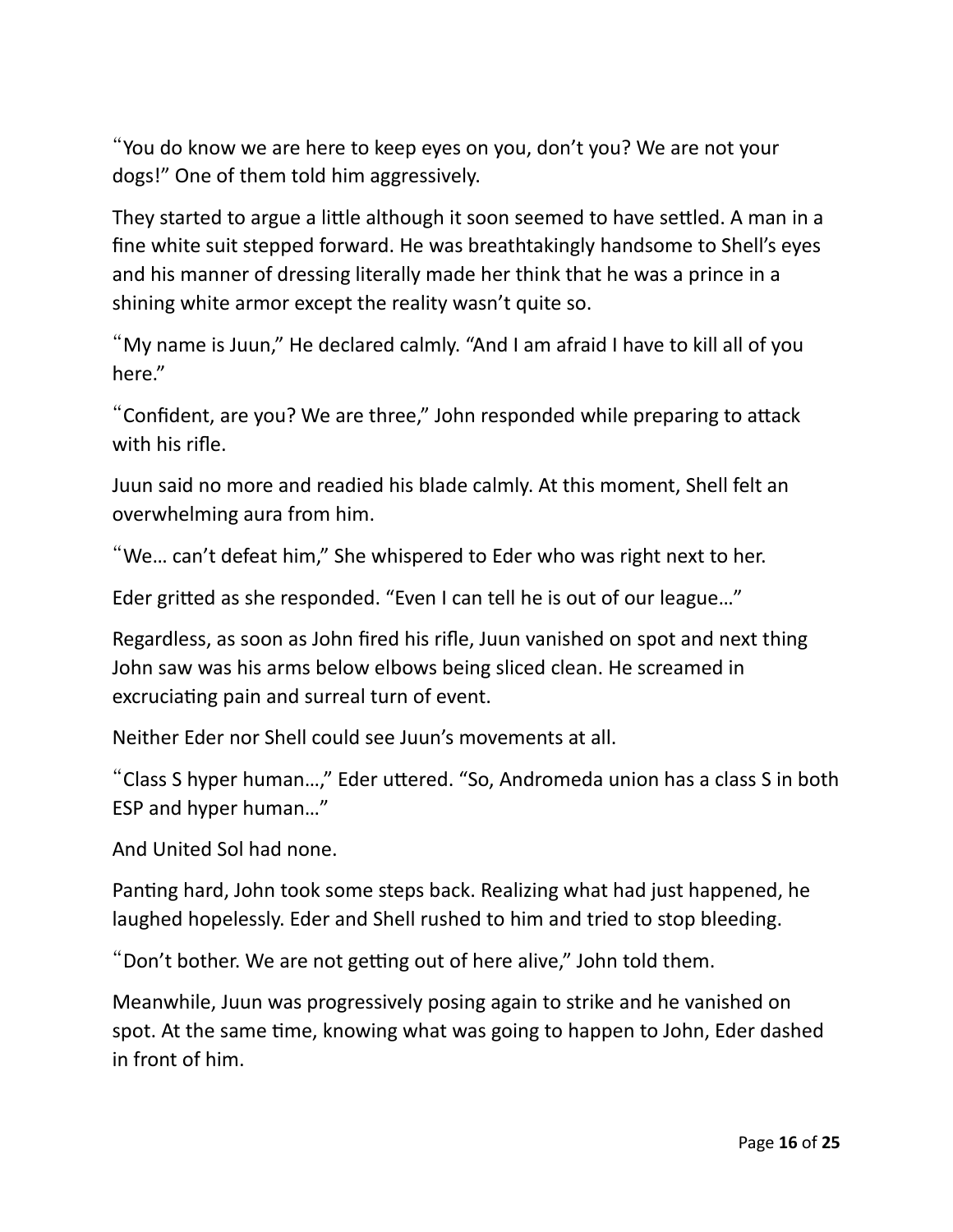Blood spattered as Juun's blade slashed Eder in half. His blade went from her right shoulder through her left waist. It was a powerful and clean slash and she was sliced in half. It was apparent that Eder did atempt to cast a barrier which was futle against Juun's powerful slash.

Eder coughed blood and screamed loudly with unbearable pain. John atempted to catch her upper body but with his arms gone, his atempt looked awkward and obviously didn't work. John quickly kneeled down and talked to Eder who continued to cough blood. Her intestine was spilling out of her body and her lower body was a short distance away from her upper body.

"Oh, Gods…, Oh, Gods…," John cried out as he got down to Eder.

Juun stood peacefully a distance away from them. "I am sorry," He respectably told them.

Shell's legs were shaking. Just as Eder said not long ago, Juun was completely out of their league. And knowing what was going to happen to her soon, she had every right to shake her legs and feel the fear.

Regardless, she slowly stood in front of John and Eder, taking out the ceremonial dagger and holding dearly with both of her hands. Her hands and legs were visibly shaking.

Juun looked at Shell for a moment. "That is very respectable, miss," He told her eventually.

"I don't have a choice, do I? If I am to die here, I'd rather at least try fighting for my life."

Juun nodded at her and told her, "Indeed. I shall not make it painful. That is the least I can do for you." And then he slowly posed to strike and Shell's shaking was getting worse.

*The dream….*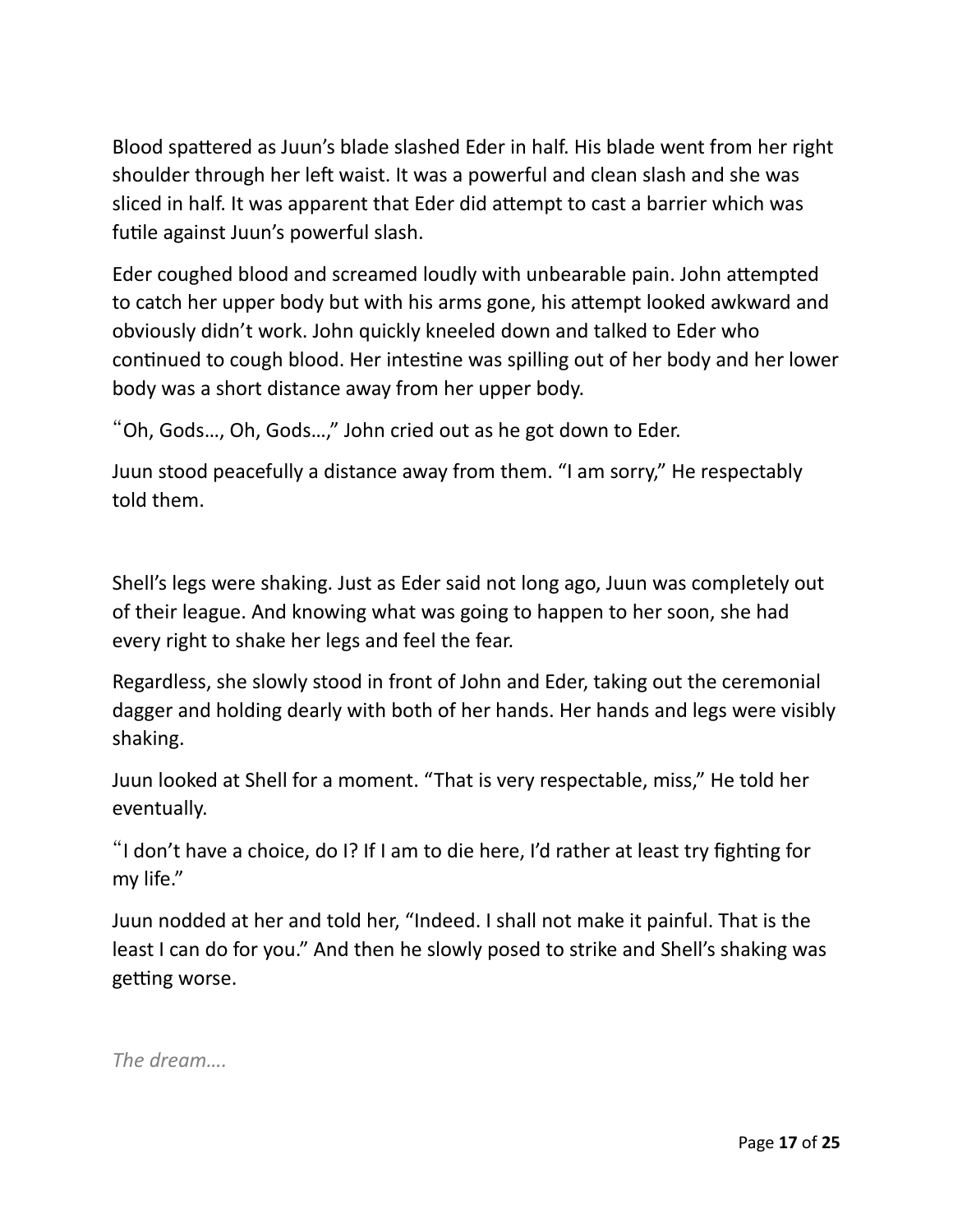Shell slowly held the dagger backwards. She had nothing to lose either way and pointed the dagger at her left chest.

"What are you doing, miss?" Juun inquired calmly but he reached his own conclusion quickly. "Committing suicide wouldn't be too bad, either, I admit."

Panting for a short moment, Shell took a deep breath before she shouted.

"I, Anesita, am here!"

The dagger resonated once and emited a faint shockwave. Juron narrowed his eyes as he felt the shockwave. He did not like it.

"Finish her quickly," He told Juun who remained stll posed to strike. "Did you not hear me? Kill her now!"

Shell shouted, "I am here and I demand a miracle in exchange of my life!" And the dagger resonated once more but with a stronger shockwave this time.

And taking another deep breath, Shell shoved the dagger into her heart with litle hesitaton. This was when Juun dashed toward her to behead her. It was to give her the quick painless death he promised to her.

However.

Just as his blade was slashing toward Shell's neck, another blade clashed with his, creatng a sharp and violent shockwave which ruptured John and Eder's eardrums who were too close.

Juun was pleasantly surprised. No one had managed to stop his full slash so far. Those who managed all had their blades and arms broken if survived.

"Crap," Juron growled.

John's eyes were widened because it was a fgure he was very familiar with.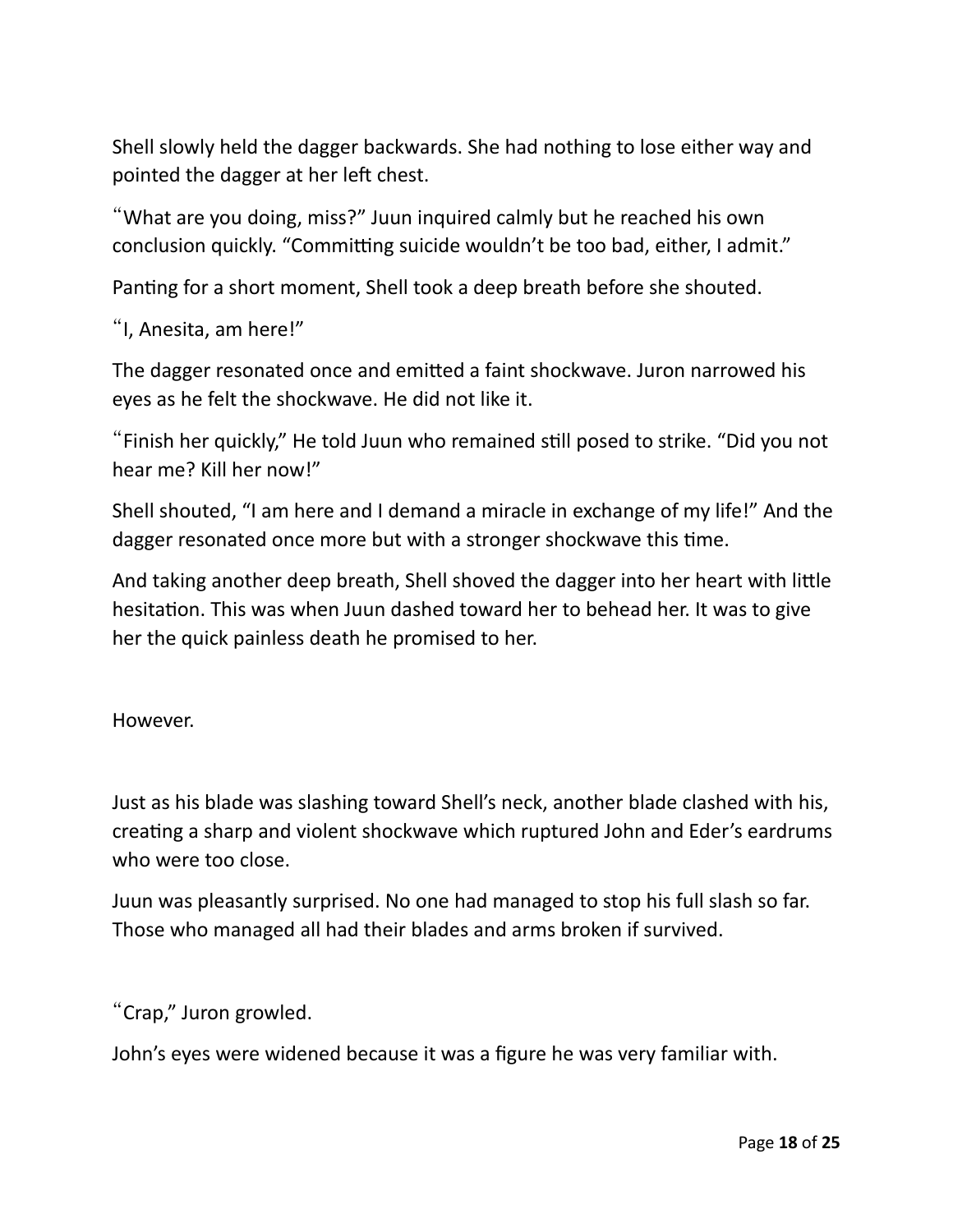"Cecil....!" He blurted. Eder was dying fast but she still managed to smile as she saw Cecil. As much as she hated Cecil as a politician, she knew he was there to help and she knew Cecil would never be defeated.

Cecil and Juun exchanged few blows and the more they fought, the brighter Juun's face was becoming.

He was pleased.

He was very pleased to have run into an opponent whom he didn't have to restrict his strength to fght with. Furthermore, he was extremely glad to have a fght that didn't end in just two slashes.

When Juun jumped backwards to create a distance from Cecil, his face was full of a bright smile.

"Who might you be?" He asked merrily.

"That is the Crimson wizard," Juron told him instead. "The mighty class S ESP, the most powerful ESP ever existed, the most brutal man ever existed."

"I care not whether he is an ESP," Juun responded promptly. "All I know is that I can use all my strength and my opponent doesn't die." He posed to strike and vanished on spot. Cecil vanished on spot as well and their blades clashed in air, creating yet another powerful shockwave.

"Welcome to the seventh sense."

A voice welcomed Shell. She didn't know where she was but she was on a waving grass feld with deep blue sky above.

"Wind… feels nice," Shell said. "The … what?"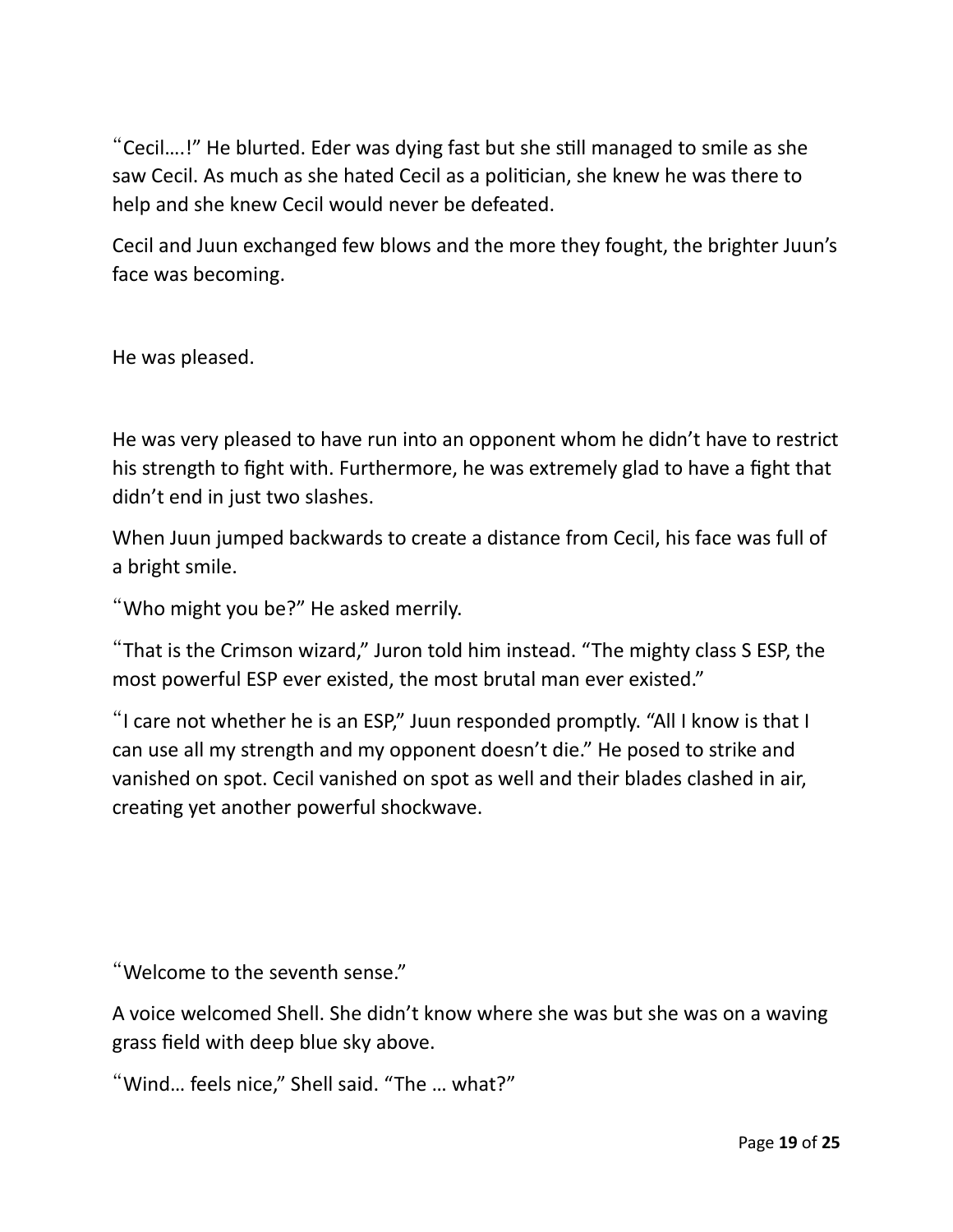A person who looked identical to Cecil appeared in front of her and answered her in person this time.

"Welcome to the seventh sense."

Shell narrowed her eyes; she was able to tell who it was in front of her.

"The Crimson wizard?"

"More or less, yes."

"What is this place? Heaven? Or Hell? I killed myself, didn't I?"

Ignoring Shell's question, the figure spoke, "You seek harmony. You seek peace among chaos."

Shell was confused. "What?"

"Alas, you do not have the powers to make it occur."

"What are you talking about?"

"The seventh sense plane offers you knowledge, and thus, solutions."

"You are not listening to me, are you?"

"The price is one's life."

Shell narrowed her eyes. She wasn't sure what the fgure was talking about but she was shocked that something's price was one's life.

"You've been warned. Come back here when you truly need a miracle."

Cecil was standing in front of Shell, John, and Eder. Shell was collapsed on ground with her dagger shoved into her left chest but there was no blood and it wasn't clear what was happening to her. Cecil would not speak any words and Juron felt it was enough.

His goal, whatever it was, was achieved at this point.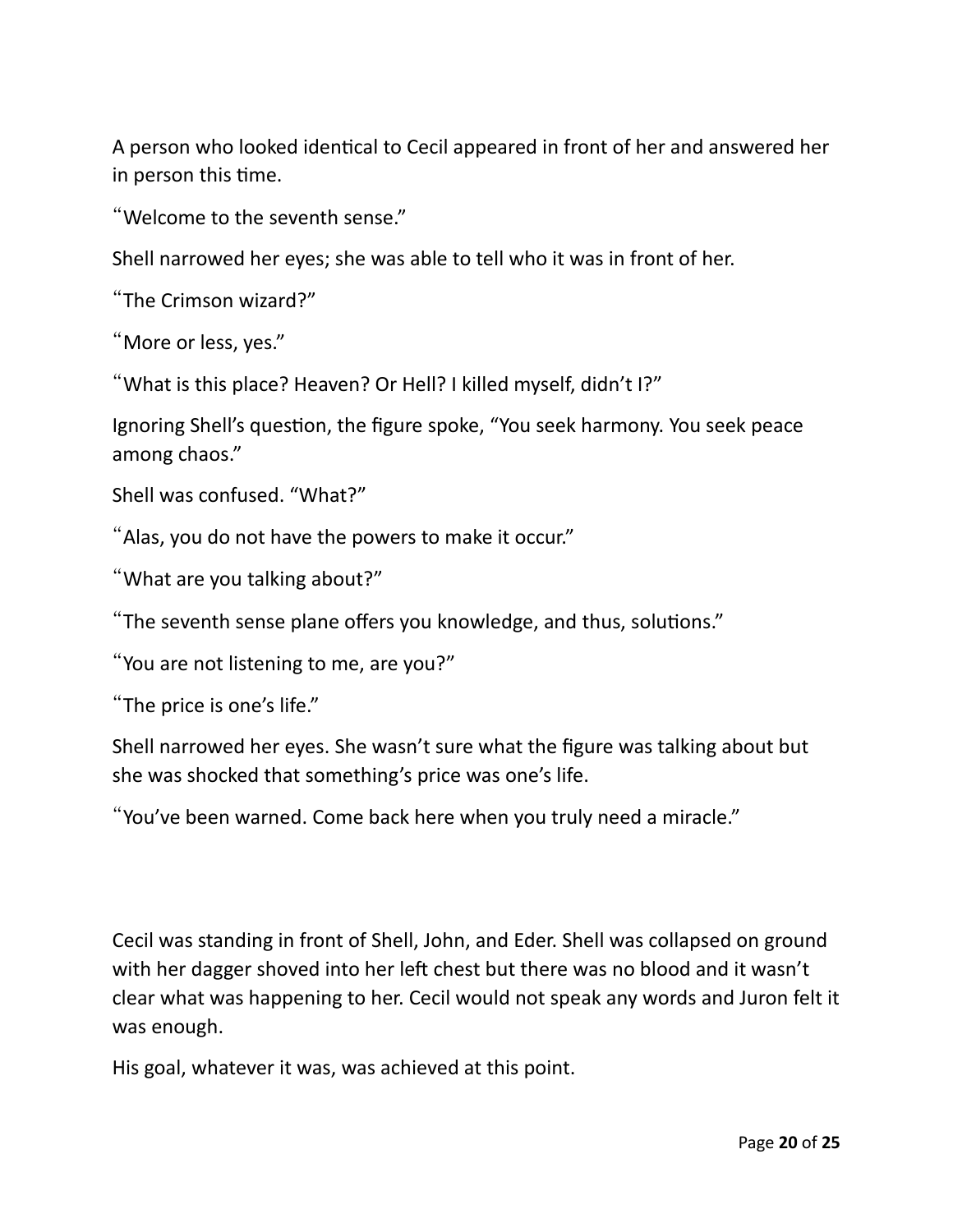"Time for us to leave," Juron told the others, including Juun.

Juun complied by withdrawing his blade. Turning around, he walked toward his group. But Juron walked toward Cecil, stopping at a fair distance from him still.

"I do have a queston, Crimson wizard," He said out loud. There was no reply from Cecil but he asked nonetheless. "What do you think a war is?"

Juron actually did not expect an answer from him but he did answer.

"Necessary evil and human history is nothing without it."

A bright smile emerged from Juron. Nodding in agreement, he quietly retreated and his group followed.

When their shuttles were taking off, Cecil turned around to face John and Eder.

"You are John and Eder, correct?"

John was pleasantly surprised. "You know our names?" With even his eardrum ruptured, he was still able to hear albeit with some difficulity.

"Yes, I know what happened to Admiral Gabiro as well. He was a good man."

John smiled with sorrow. "Yes, he was a good man. Cecil, I know a lot of people give you sticks but you should have taken over the presidency instead of Gvew. If you did, none of this should be happening."

Cecil sighed faintly. He wasn't sure whether John was aware but Eder was already dead in his arms.

"United Sol is too corrupted. The federaton is in life support at the moment. It would take too much to root out the corruptons," Cecil explained.

"So, you revolted and took Venus for yourself," John guessed.

"The Bau must be destroyed if United Sol is to rejuvenate. Alas, at the moment, the Bau is United Sol."

John seemed to say more but remained silent. He looked down and called out Eder but there was no response from her. Finally realizing that she was dead, he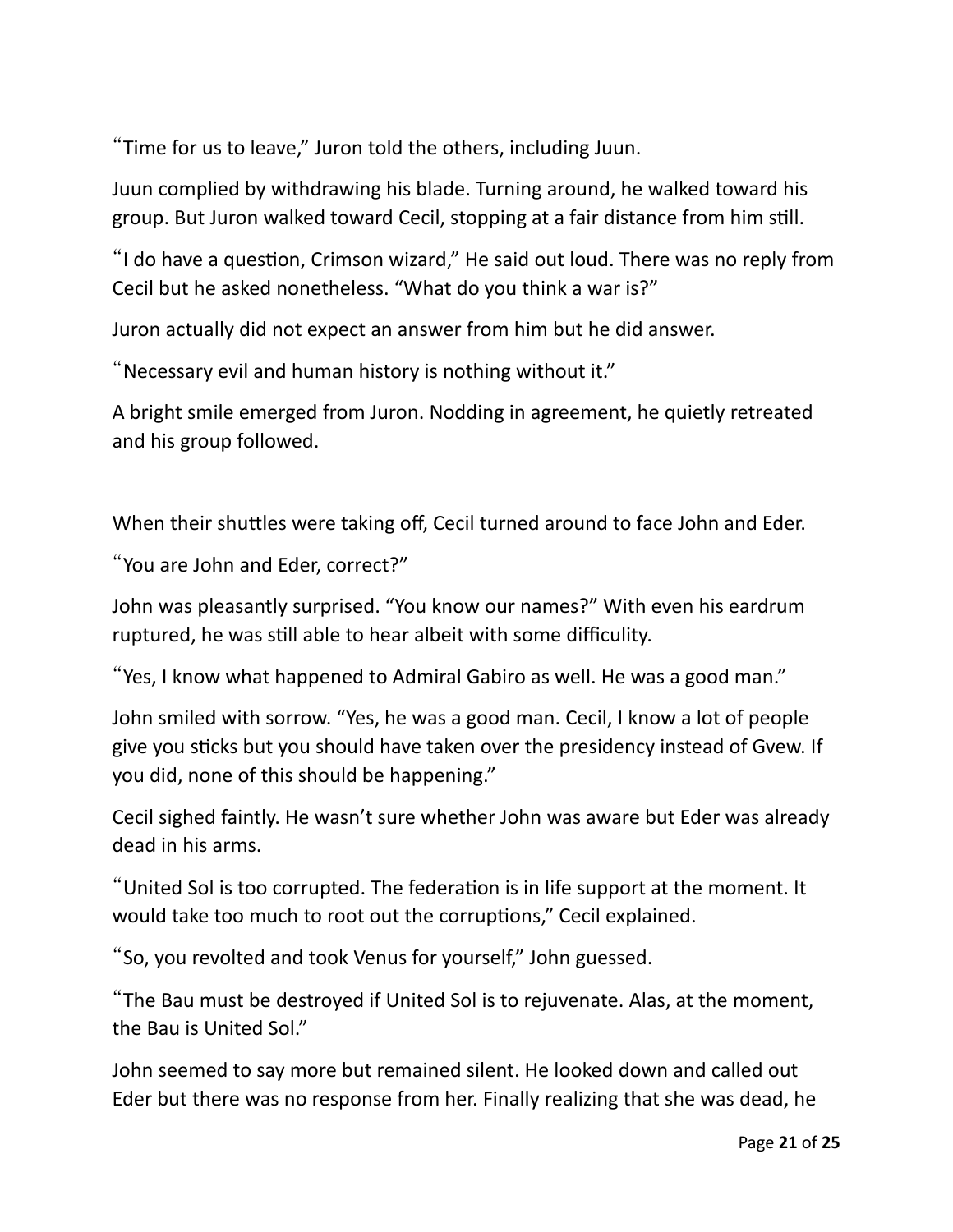sobbed for a short moment. Eventually, he looked up at Cecil with tear-soaked eyes.

"I have a favor to ask."

Cecil nodded at him.

"Send the girl to safety. She is not dead, isn't she."

Cecil nodded again.

"She is a good girl. It seems she was never educated as an ESP. She needs a good teacher. I am not saying you should take her in but just send her to safety."

"Worry not. That is why I've come here." Cecil glanced at Shell and his atenton went back to John. "Shall I end you?"

Perhaps a cruel statement, but John took it gladly.

"You read my mind… Thank you."

"You will not feel anything."

Cecil made a ticking sound from his left index finger and thumb and a circle of black fre emerged from the barren ground. It was progressively closing in; John and Eder were in middle.

John closed his eyes.

When Shell regained consciousness, she was in an unfamiliar environment. She was in a bed and was in a room. She slowly got herself out of the bed and looked through the only window in the room.

```
"Sand … storm?"
```
There was apparently a raging sand storm outside and it looked as if she was on a floating island because she could see a city down below off an island.

```
"Where am I …?"
```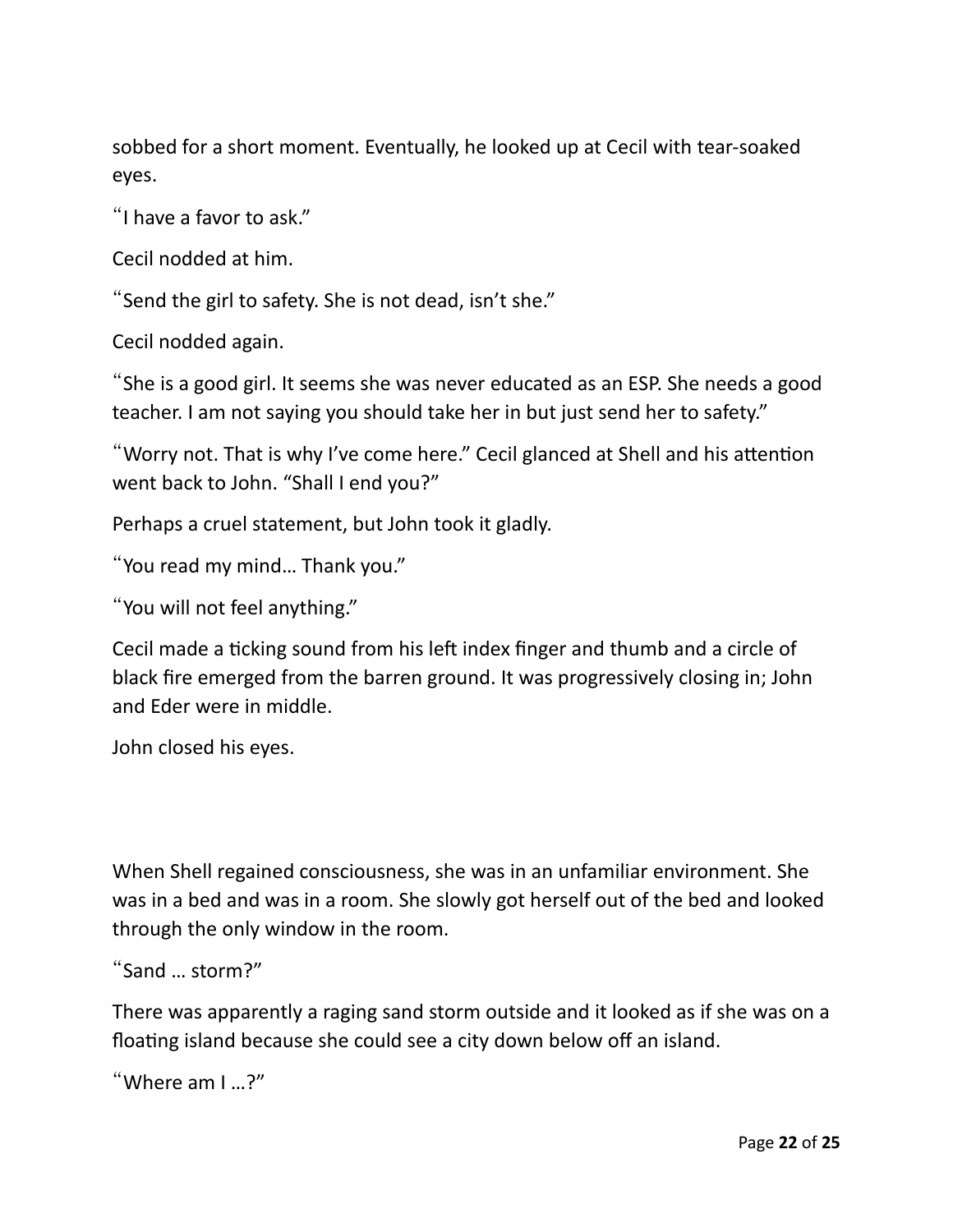And then she realized what happened on Pluto.

"John?? Eder??" She raised her voice. Opening the door, she rushed out. A long and silent hallway welcomed her.

"John?? Eder??" She repeated but only silence answered her.

Afer exploring her immediate surroundings, she came to a conclusion that she was on Mars and that she was currently inside of what was known as Kamtaka castle. Shell had never been to Mars but did read few things about it and Kamtaka floating island was a major landmark on the planet

She eventually ran into a roaming guard who took her to Masu's office.

A wrinkled bald man with gray stubble and he was wearing a brown monk robe. Shell was immediately able to recognize the fgure who was welcoming her.

"M, Masu the sage!" She exclaimed unintentionally.

"Yes, that'd be me, lass." Beaming a gentle smile, Masu offered a hand for a handshake.

"I, I am deeply honored, sir!"

Afer the handshake and Shell had calmed down a litle, Masu brought her back to the reality.

"Lass, you do recall what happened on Pluto, do you not?"

Narrowing her eyes, her focus was downcast. She thought it may have been some sort of a bad dream. Alas, it was not. Eder would have died. There was no chance that she could survive. John could have survived but her gut feeling told her that he joined Eder.

She looked into Masu's light brown eyes. "They are dead, aren't they."

Masu gave her a weak nod.

"What happened…? I mean how did I get here?"

Masu placed Shell's dagger on his desk.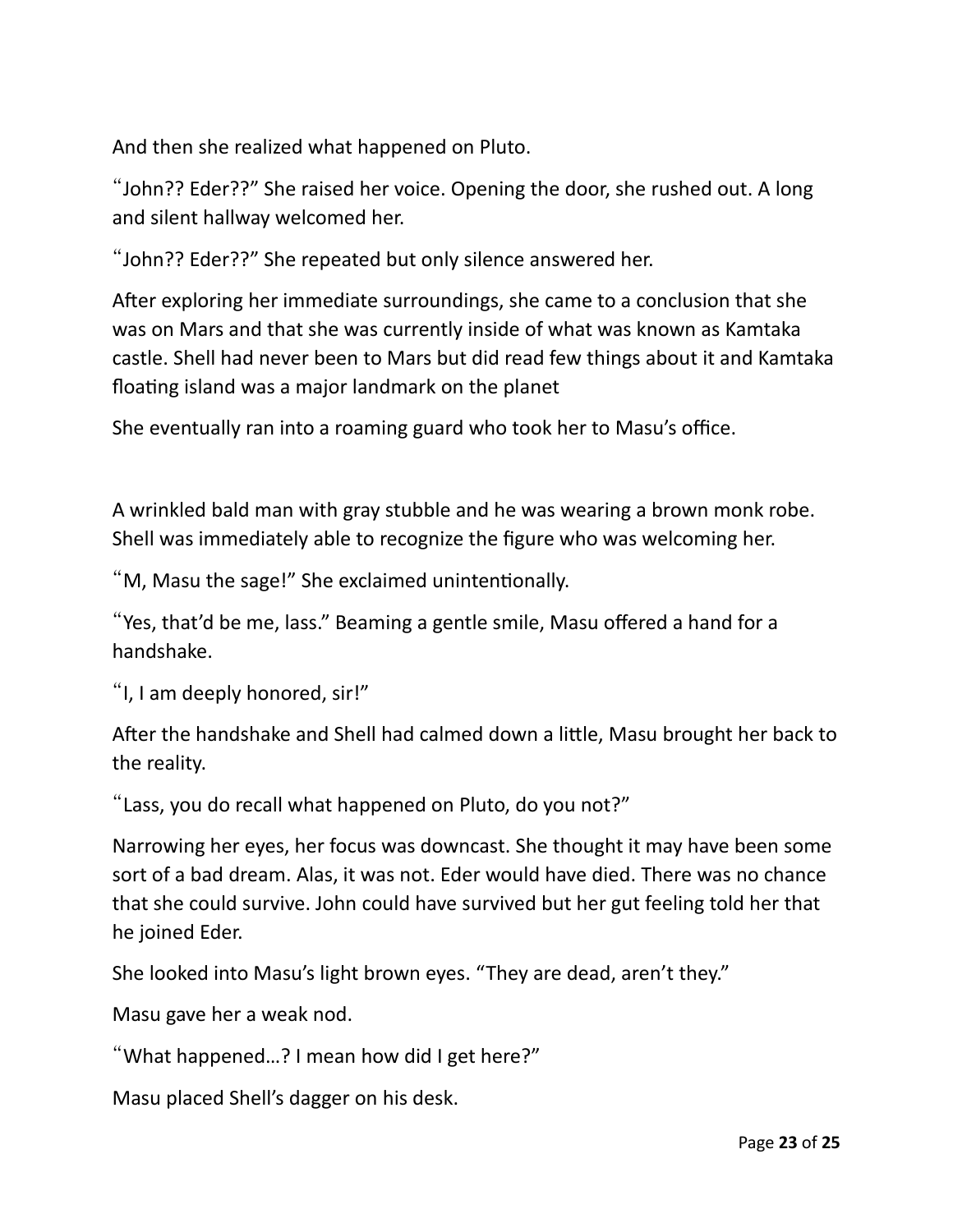"My dagger?" Shell quickly searched her belt and only then she realized it was missing.

"This dagger is Cecil's creaton," He explained. "It's rare but he does throw away his creations randomly in random places."

He explained further that those who pick up Cecil's creatons would usually die on spot and his creation would shatter into pieces. And those who survive would be given an access to the seventh sense.

"What is the seventh sense?" Shell inquired. She felt she had a strange dream when she shoved the dagger into her heart but she couldn't recall clearly. "I am pretty sure I should be dead."

"I, too, have been to the seventh sense plane, and I can tell you one thing. You should stay away from it."

Masu could not explain what it exactly was. He did, however, add his opinion that it was strictly Cecil's creaton and it was deemed dangerous.

"I am uncertain whether you remember, but the price for a wish granted is your life," Masu said and Shell seemed to have remembered.

"Ah!" She blurted as she regained some of the memories.

"I assume Cecil was too bored when he created such a thing…," He told her but he told her in whisper that she was unable to hear him saying so. "Regardless," He raised his voice. "It is your choice. If you want the dagger, take it. If not, I shall depose it properly."

"You still haven't answered my question though. How did I get here? I am on Mars, right?"

Masu nodded at her and explained that the moment she shoved the dagger into her heart, Cecil appeared and apparently saved her. And that she was apparently taken here.

"Cecil entrusted you to me. You are under my care unless you wish to leave."

Shell didn't really have any places to go and she certainly had no clear destnaton at the moment. With her life Pluto coming to a sudden end, she was truly lost in